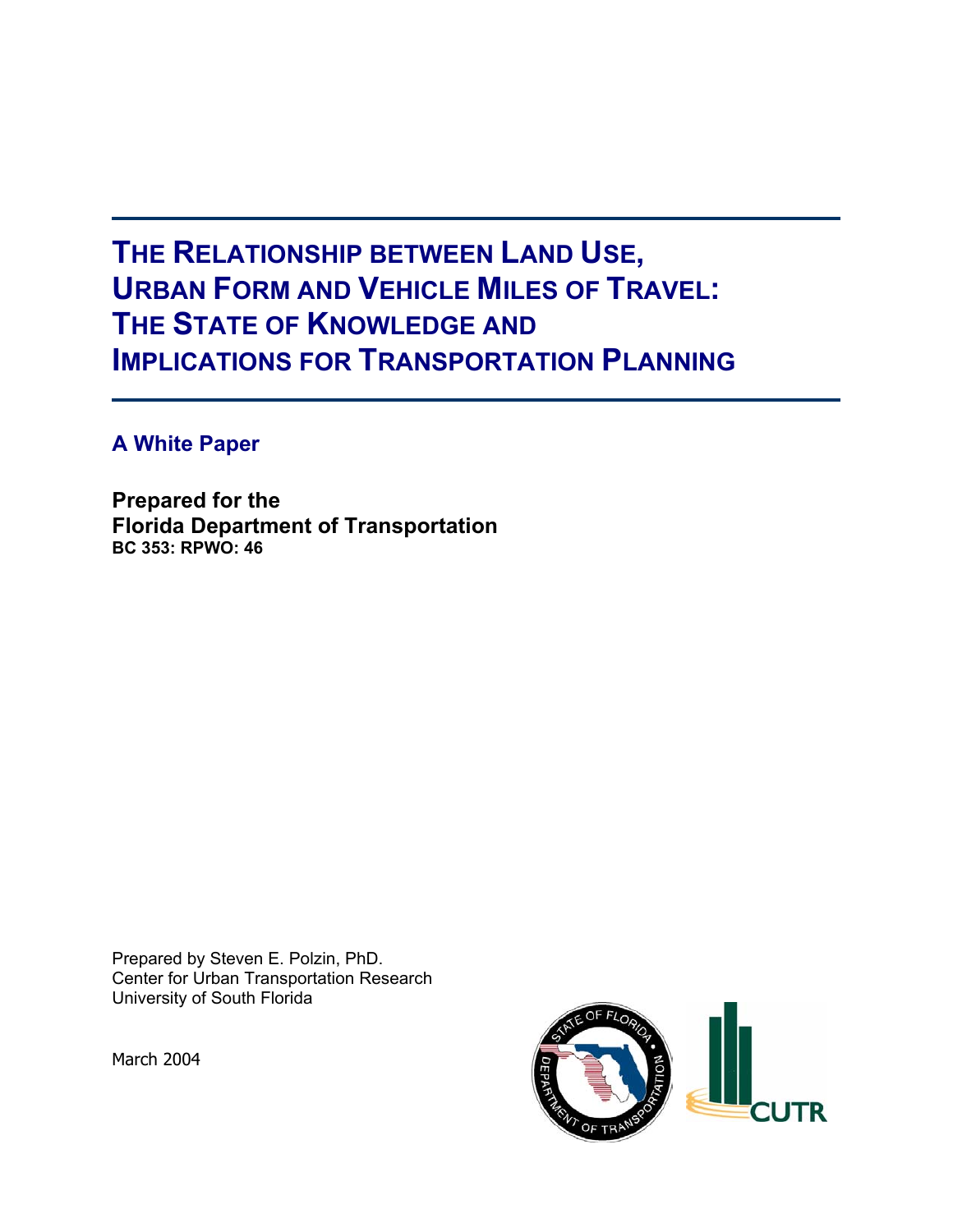| 1. Report No.<br>BC 353: RPWO: 46                                                                                                                                                                                                                                                                                                                                                                                                                                                                                                                                                                                                                                                                                                                                                                                                                                                                             | 2. Government Accession No.                |                                                     | 3. Recipient's Catalog No.        |           |
|---------------------------------------------------------------------------------------------------------------------------------------------------------------------------------------------------------------------------------------------------------------------------------------------------------------------------------------------------------------------------------------------------------------------------------------------------------------------------------------------------------------------------------------------------------------------------------------------------------------------------------------------------------------------------------------------------------------------------------------------------------------------------------------------------------------------------------------------------------------------------------------------------------------|--------------------------------------------|-----------------------------------------------------|-----------------------------------|-----------|
|                                                                                                                                                                                                                                                                                                                                                                                                                                                                                                                                                                                                                                                                                                                                                                                                                                                                                                               |                                            |                                                     |                                   |           |
| 4. Title and Subtitle                                                                                                                                                                                                                                                                                                                                                                                                                                                                                                                                                                                                                                                                                                                                                                                                                                                                                         |                                            |                                                     | 5. Report Date                    |           |
| THE RELATIONSHIP BETWEEN LAND USE, URBAN FORM AND                                                                                                                                                                                                                                                                                                                                                                                                                                                                                                                                                                                                                                                                                                                                                                                                                                                             |                                            |                                                     | March 2004                        |           |
| VEHICLE MILES OF TRAVEL: THE STATE OF KNOWLEDGE AND                                                                                                                                                                                                                                                                                                                                                                                                                                                                                                                                                                                                                                                                                                                                                                                                                                                           |                                            |                                                     |                                   |           |
| <b>IMPLICATIONS FOR TRANSPORTATION PLANNING</b>                                                                                                                                                                                                                                                                                                                                                                                                                                                                                                                                                                                                                                                                                                                                                                                                                                                               |                                            |                                                     | 6. Performing Organization Code   |           |
|                                                                                                                                                                                                                                                                                                                                                                                                                                                                                                                                                                                                                                                                                                                                                                                                                                                                                                               |                                            |                                                     |                                   |           |
|                                                                                                                                                                                                                                                                                                                                                                                                                                                                                                                                                                                                                                                                                                                                                                                                                                                                                                               |                                            |                                                     |                                   |           |
| 7. Author(s)<br>Steven E. Polzin                                                                                                                                                                                                                                                                                                                                                                                                                                                                                                                                                                                                                                                                                                                                                                                                                                                                              |                                            | No.                                                 | 8. Performing Organization Report |           |
|                                                                                                                                                                                                                                                                                                                                                                                                                                                                                                                                                                                                                                                                                                                                                                                                                                                                                                               |                                            |                                                     |                                   |           |
| 9. Performing Organization Name and Address                                                                                                                                                                                                                                                                                                                                                                                                                                                                                                                                                                                                                                                                                                                                                                                                                                                                   |                                            |                                                     | 10. Work Unit No. (TRAIS)         |           |
| Center for Urban Transportation Research                                                                                                                                                                                                                                                                                                                                                                                                                                                                                                                                                                                                                                                                                                                                                                                                                                                                      |                                            |                                                     |                                   |           |
|                                                                                                                                                                                                                                                                                                                                                                                                                                                                                                                                                                                                                                                                                                                                                                                                                                                                                                               |                                            |                                                     | 11. Contract or Grant No.         |           |
|                                                                                                                                                                                                                                                                                                                                                                                                                                                                                                                                                                                                                                                                                                                                                                                                                                                                                                               |                                            |                                                     | BC 353: RPWO: 46                  |           |
| 12. Sponsoring Agency Name and Address                                                                                                                                                                                                                                                                                                                                                                                                                                                                                                                                                                                                                                                                                                                                                                                                                                                                        |                                            |                                                     | 13. Type of Report and Period     |           |
| Florida Department of Transportation                                                                                                                                                                                                                                                                                                                                                                                                                                                                                                                                                                                                                                                                                                                                                                                                                                                                          |                                            | Covered                                             |                                   |           |
| 605 Suwannee St. MS 30                                                                                                                                                                                                                                                                                                                                                                                                                                                                                                                                                                                                                                                                                                                                                                                                                                                                                        |                                            |                                                     | <b>Final Report</b>               |           |
| Tallahassee, Florida 32399                                                                                                                                                                                                                                                                                                                                                                                                                                                                                                                                                                                                                                                                                                                                                                                                                                                                                    |                                            |                                                     |                                   |           |
| (850)414-4615                                                                                                                                                                                                                                                                                                                                                                                                                                                                                                                                                                                                                                                                                                                                                                                                                                                                                                 |                                            |                                                     | 14. Sponsoring Agency Code        |           |
| 15. Supplementary Notes                                                                                                                                                                                                                                                                                                                                                                                                                                                                                                                                                                                                                                                                                                                                                                                                                                                                                       |                                            |                                                     |                                   |           |
|                                                                                                                                                                                                                                                                                                                                                                                                                                                                                                                                                                                                                                                                                                                                                                                                                                                                                                               |                                            |                                                     |                                   |           |
| Prepared in cooperation with the USDOT and FHWA                                                                                                                                                                                                                                                                                                                                                                                                                                                                                                                                                                                                                                                                                                                                                                                                                                                               |                                            |                                                     |                                   |           |
| 16. Abstract                                                                                                                                                                                                                                                                                                                                                                                                                                                                                                                                                                                                                                                                                                                                                                                                                                                                                                  |                                            |                                                     |                                   |           |
| This white paper provides a review of the literature and a synthesis of findings regarding the<br>relationship between land use and urban form and the vehicle miles of travel by persons. The<br>paper begins with a conceptual outline of the transportation-land use relationship. It<br>synthesizes a broad review of the literature and explores various aspects of the state of<br>knowledge regarding the transportation-land use relationship. Various perspectives and<br>motivations, analytical methods, variables for measurement, and urban scale focuses are<br>discussed in the paper. An overview of research findings categorized by geographic scale<br>ranging from site level, to neighborhood level, to urban area level is provided.<br>Policy Implications are provided and a concluding section offers observations on how the<br>available knowledge can be used in decision-making. |                                            |                                                     |                                   |           |
| 17. Key Word<br>transportation-land use, urban form, vehicle miles                                                                                                                                                                                                                                                                                                                                                                                                                                                                                                                                                                                                                                                                                                                                                                                                                                            |                                            | 18. Distribution Statement<br><b>No Restriction</b> |                                   |           |
| of travel, smart growth, transportation-land use                                                                                                                                                                                                                                                                                                                                                                                                                                                                                                                                                                                                                                                                                                                                                                                                                                                              | This report is available to the public     |                                                     |                                   |           |
| through the NTIS, Springfield, VA 22161<br>coordination, urban design, transit oriented                                                                                                                                                                                                                                                                                                                                                                                                                                                                                                                                                                                                                                                                                                                                                                                                                       |                                            |                                                     |                                   |           |
| development, activity scale                                                                                                                                                                                                                                                                                                                                                                                                                                                                                                                                                                                                                                                                                                                                                                                                                                                                                   |                                            |                                                     |                                   |           |
| 19. Security Classif. (of this report)                                                                                                                                                                                                                                                                                                                                                                                                                                                                                                                                                                                                                                                                                                                                                                                                                                                                        | 20. Security Classification (of this page) |                                                     | 21. No. of Pages                  | 22. Price |
| Unclassified                                                                                                                                                                                                                                                                                                                                                                                                                                                                                                                                                                                                                                                                                                                                                                                                                                                                                                  | Unclassified                               |                                                     | 28                                |           |
|                                                                                                                                                                                                                                                                                                                                                                                                                                                                                                                                                                                                                                                                                                                                                                                                                                                                                                               |                                            |                                                     |                                   |           |
|                                                                                                                                                                                                                                                                                                                                                                                                                                                                                                                                                                                                                                                                                                                                                                                                                                                                                                               |                                            |                                                     |                                   |           |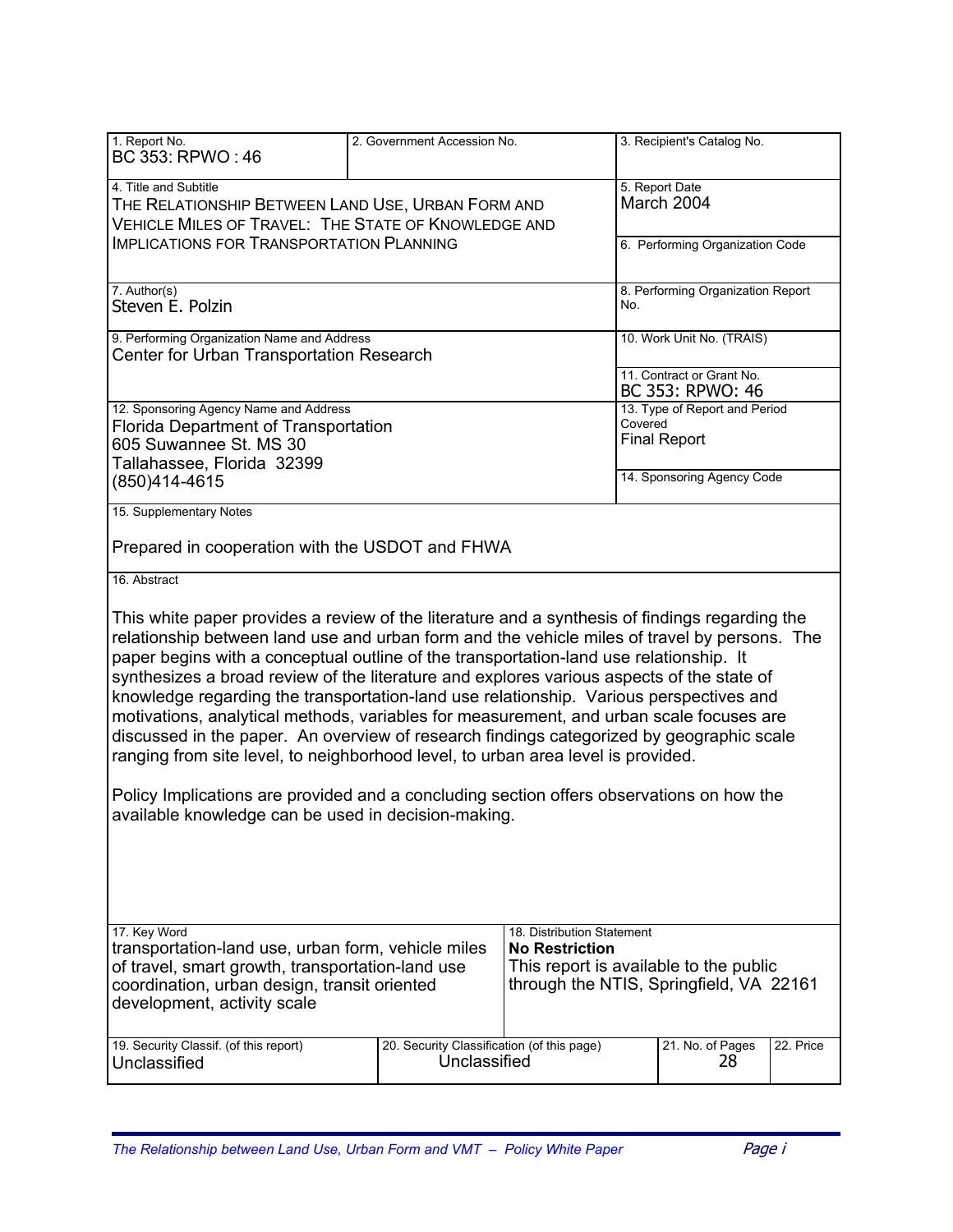#### **DISCLAMIMER**

The opinions, findings and conclusions expressed in this publication are those of the authors who are responsible for the facts and accuracy of the data presented herein. The contents do not necessarily reflect the views or policies of the Florida Department of Transportation or the U.S. Department of Transportation. This report does not constitute a standard, specification or regulation.

The report is prepared in cooperation with the State of Florida Department of Transportation and the U. S. Department of Transportation.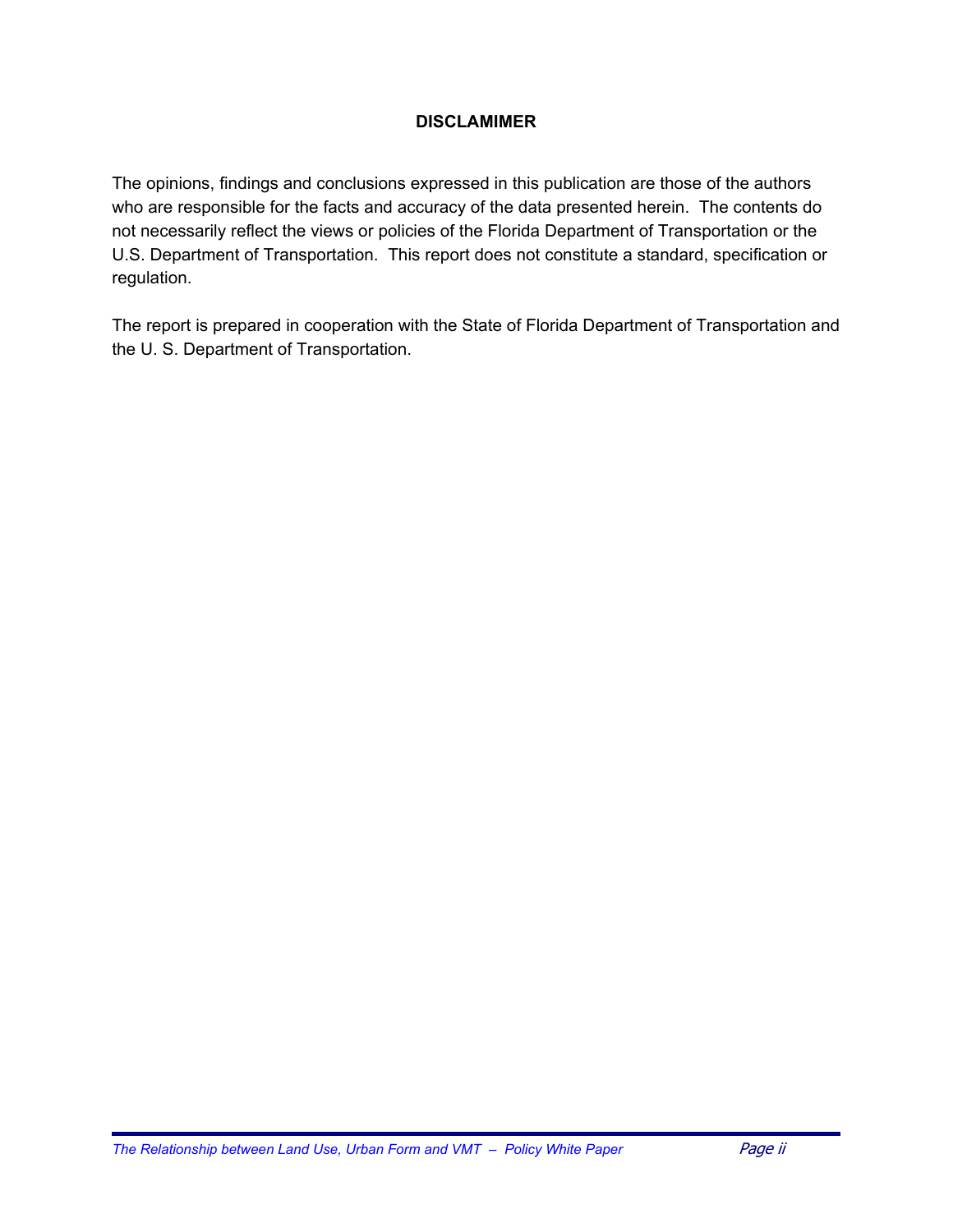#### **Table of Contents**

| 1              | <b>INTRODUCTION</b><br>Motivations for Understanding the Transportation/Land Use Relationship |    |
|----------------|-----------------------------------------------------------------------------------------------|----|
|                |                                                                                               |    |
| 3 <sup>1</sup> | Consensus Conclusions Regarding Transportation-Land Use Relationships7                        |    |
|                | Business Economics and the Transportation-Land Use Relationship  16                           |    |
| 5.             | Which Decisions Might Not be Prudent, Given the State of Knowledge?  19                       |    |
|                |                                                                                               | 21 |

#### **List of Tables and Figures**

| Table 1 Outcomes, Questions and Methods in Studies of Urban Form and Travel  9 |  |
|--------------------------------------------------------------------------------|--|
|                                                                                |  |
|                                                                                |  |
|                                                                                |  |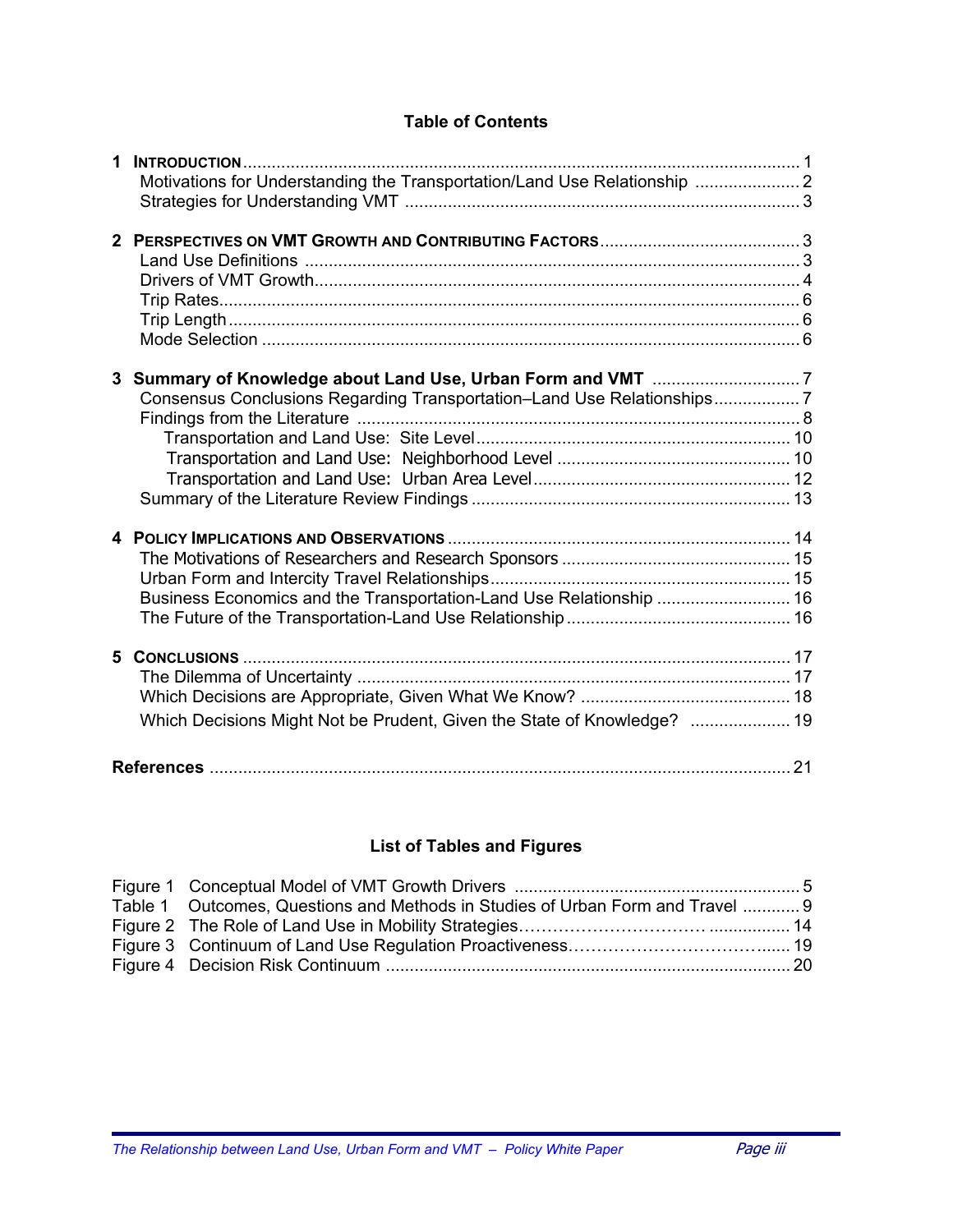### **THE IMPACT OF LAND USE AND URBAN FORM ON VEHICLE MILES OF TRAVEL: THE STATE OF KNOWLEDGE AND IMPLICATIONS ON TRANSPORTATION PLANNING**

### **1 INTRODUCTION**

Many transportation and land use planners believe that strategies to reduce transportation demand via coordination of land use and transportation planning can contribute to meeting future mobility needs. This premise envisions the land use characteristics of density, mix of uses, urban form, urban design, activity scale, and contiguousness of development, playing a meaningful role in reducing the demand for vehicle travel by reducing vehicle trip frequency, reducing trip lengths, and altering mode choices for travel. Greater success in transportationland use coordination offers the opportunity to slow the growth of vehicle miles of travel (VMT) and improve livability characteristics of the urban environment.

This paper, targeted to professionals and policy makers with an interest in transportation and land use, seeks to explore the impact of land use and urban form on VMT and synthesize the state of knowledge and implications on transportation planning. This is accomplished by reviewing the theories and literature on the transportation-land use relationship and presenting findings and observations about what is known and what remains to be fully explored.

There is a growing interest in leveraging the transportation-land use relationship both as a result of the growing deficit in transportation capacity and in response to a growing body of data on growth management and urban design strategies and their impacts. Recent reports such as the *2002 Status of the Nation's Highways, Bridges, and Transit: Conditions & Performance Report to Congress,* portray declining performance for transportation infrastructure and indicate an inability for capacity expansion to keep pace with growing demand (1). These and similar studies such as *The 2003 Annual Urban Mobility Report*, as well as local transportation studies, anecdotal evidence, and personal observation confirm the supply and demand imbalance (2, 3).

The consequences of various urban development and design strategies have been of interest for several decades. In the 1970's there were initiatives to understand this relationship from the perspective of energy use implications of urban development and transportation network patterns. "Gasoline Consumption and Cities," in the *Journal of the American Planning Association* (1989), provided empirical data on energy use for urban areas across the globe (4). The original *Cost of Sprawl* study by the Real Estate Research Corporation initiated the ongoing discussions of the cost of sprawl (5). The 1990's saw a heightened interest in the relationship between urban form and transportation needs. The growing investment in transit systems, increasing levels of congestion, concerns about global warming and the environment, and an inability to identify acceptable transportation investments and adequate resources to keep pace with growing travel demand spurred interest in longer-term development and design solutions for moderating the growth of travel demand. *Travel by Design: The Influence of Urban Form on Travel* reports on the state of knowledge (6).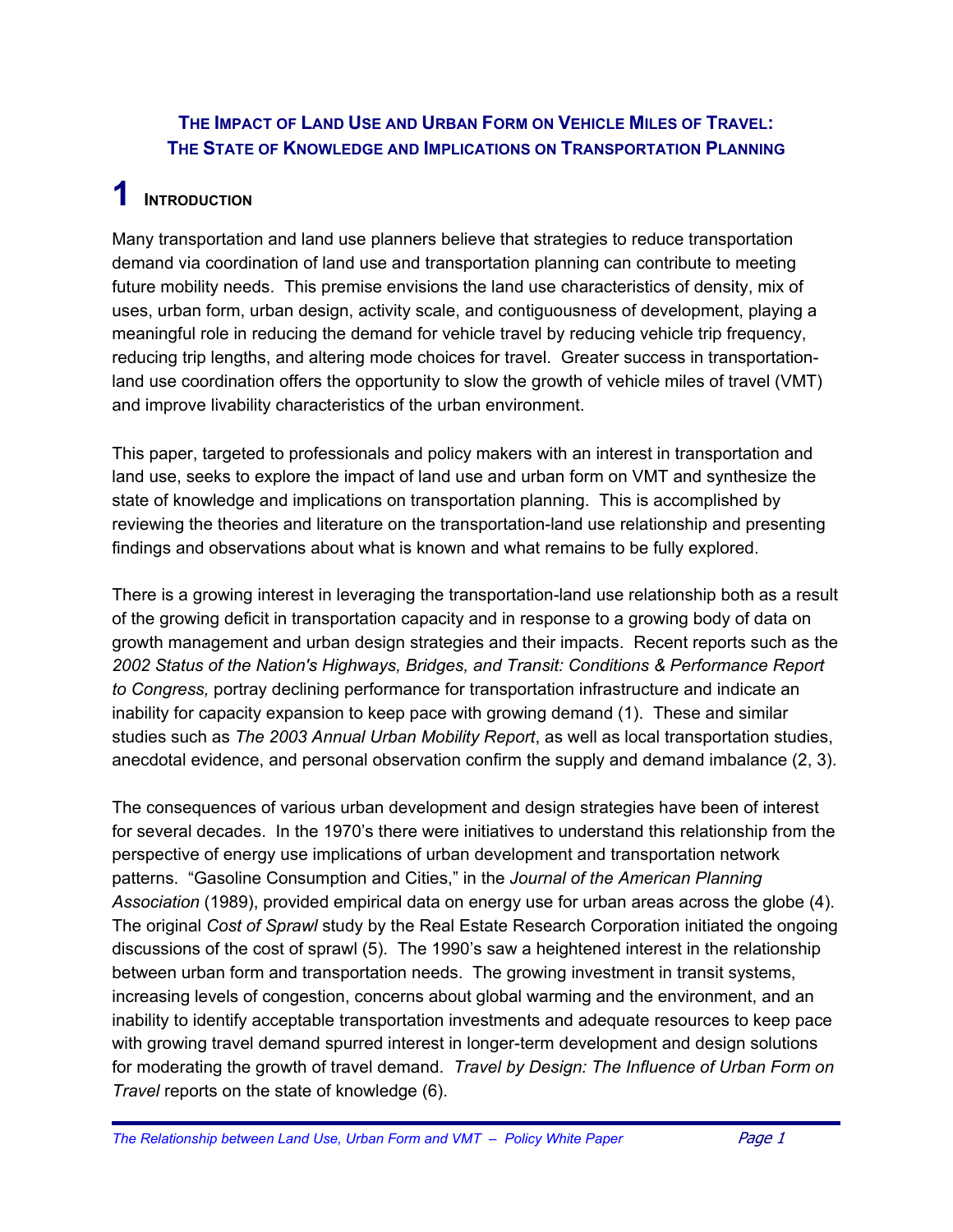*Land Use and Site Design, Traveler Response to Transportation System Changes* (TRCP Report 95, Chapter 15) provides a comprehensive overview of research results regarding the effects of land use on transportation with particular attention to discerning quantitative measures of the relationships (7). The major variables describing land use around which the report was organized were density, diversity (mix of uses) and design. This report provides a powerful perspective on both the complexity of the subject and research challenges associated with defining, quantifying, and disaggregating the numerous factors that collectively influence travel behavior. The complex social, technical, and political nature of the transportation-land use relationship, combined with evolving culture, values, and technologies, results in a complex and dynamic set of interrelationships that are not yet fully understood.

#### **Motivations for Understanding the Transportation-Land Use Relationship**

There are two basic premises that underlie the interest in developing a richer understanding of how land use influences transportation and VMT. First, the transportation planning profession has an interest in understanding the relationship in order to respond to the technical needs of the planning process. This includes a need to forecast future travel demand where land use is a fundamental influencing factor. Similarly, the transportation planner has to be able to estimate the impacts of various transportation investments on land use. In these contexts, the motivation is one of desiring to support efforts to enhance *predictive* capabilities. Second, a significant consideration in land use planning and transportation investment and policy decisions deals with understanding how changes in either transportation or land use can be used as a tool to influence the other. How can land use be changed to influence performance of the transportation system, and how can the transportation system be developed to encourage a desired land use? In one case, transportation is envisioned as a tool used to influence land use; in the other, land use is a tool to influence transportation. In both instances, the interest is in being *prescriptive*.

Understanding the transportation-land use relationship has implications to a host of both shortand long-range transportation and land use investment and policy decisions. For example, transportation impact fee assessments are often sensitive to the nature and location of the development, and everything from parking standards to external trip production rates used to reflect land use mix in developments are influenced by the transportation-land use relationship (8). Perhaps more significant, major investment and policy decisions with long-term implications are regularly being made premised on varying levels of information or perceptions of how land use and transportation relate. Many aspects of land use regulation, smart growth initiatives, and urban and site design are premised on leveraging the transportation-land use relationship to influence travel demand and quality of life. As noted by Robert Skinner, "The timeless debate about the interaction between transportation and land use continues today but increasingly that debate is less about transportation or land use per se and more about how the combination of the two affects environmental quality, economic growth, and social equity. When viewed in this context, the interaction becomes more important and considerably more complex." (8)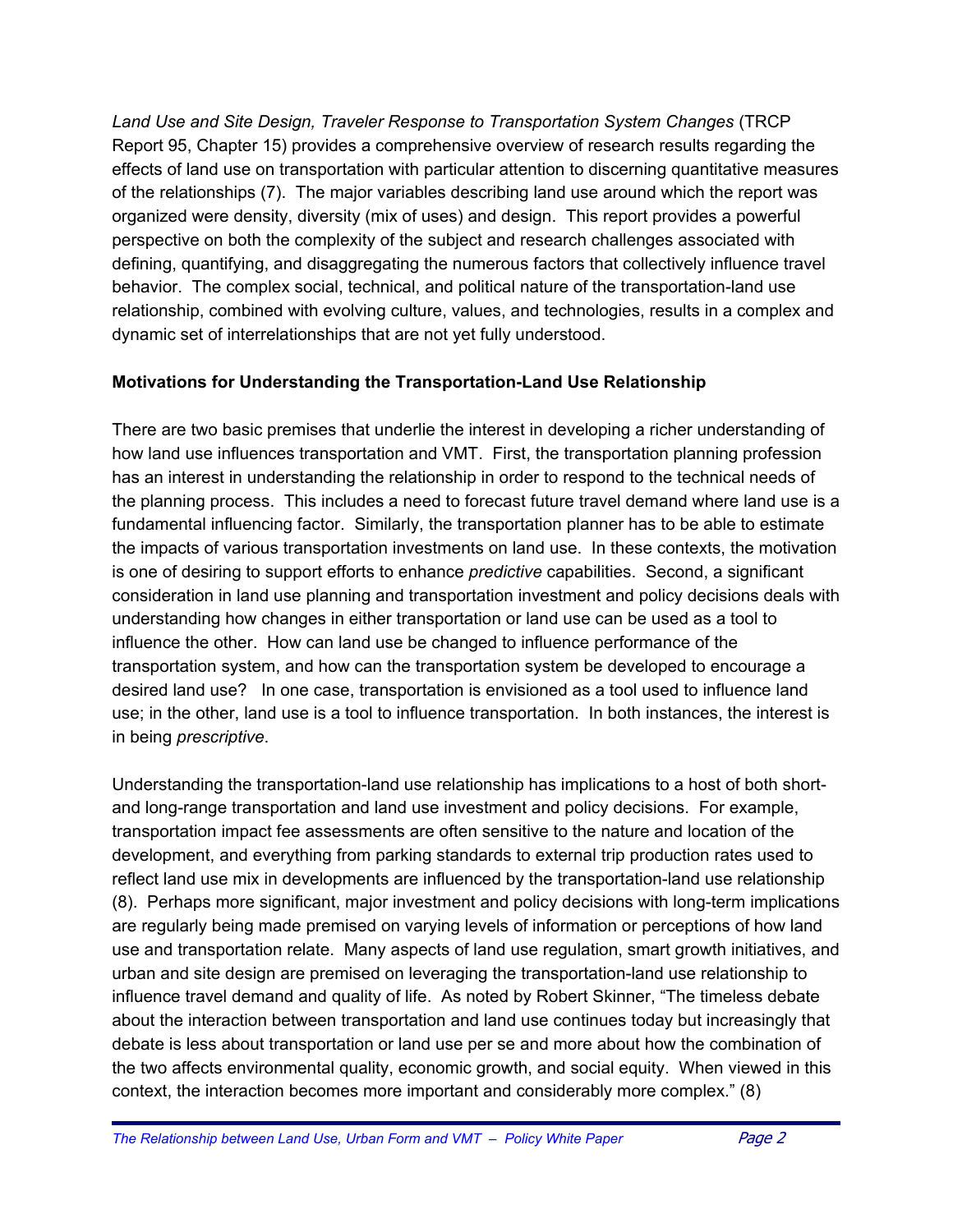#### **Strategies for Understanding VMT**

This paper provides a synthesis and insight into the state of knowledge about the transportationland use relationship. The specific focus is on the linkage between land use, urban form, and VMT. VMT is the measure of interest because it is the principal indicator of transportation demand, as vehicle travel is the vastly dominant means of travel for both persons and commodities. Section two provides a brief overview of the full range of factors that contribute to VMT and VMT growth. The focus then shifts to a conceptual model of the transportation-land use relationship. Subsequent sections report what the literature says about land use and VMT. The final sections of this paper address policy implications and conclusions regarding this body of knowledge.

## **2 PERSPECTIVES ON VMT GROWTH AND CONTRIBUTING FACTORS**

#### **Land Use Definitions**

The following land use characteristics are linked to trip making and VMT.

- **Development density or intensiveness:** Development density is measured with various parameters such as population or employment density, square footage of development or intensiveness of economic activity. Measures of density can be applied at various geographic scales. Independent of other factors, higher density and/or intensity creates higher total travel demand from a given geographic zone but enables and encourages shorter auto trips and higher walk, bike, and transit use due to the concentration of activities.
- **Mix of uses:** Within a given area of land, the mix of uses influences the extent to which personal activity needs such as work, school, shopping, etc., can be served by development in the area. Mixing of compatible land uses enables shorter trips where bike and walk may be viable options and enables shorter auto trips and supports efficient transit operations.
- **Urban form:** The broad overall physical geographic arrangement of land-use and transportation facilities determines the urban form. Urban form embraces a host of characteristics that impact the comfort, speed, cost, convenience, attractiveness, and safety of movement between activities. Urban form encompasses the nature of the transportation networks, whether grid, radial, or other, as well as the configuration of land use such as monocentric versus polycentric. Urban form can favor one mode over others and may influence overall VMT by changing the impedance or cost of travel. For example, pedestrian-friendly employment and activity centers connected by moderate to higher density corridors can encourage walking, bicycling, and transit use relative to auto oriented centers isolated from low density residential areas.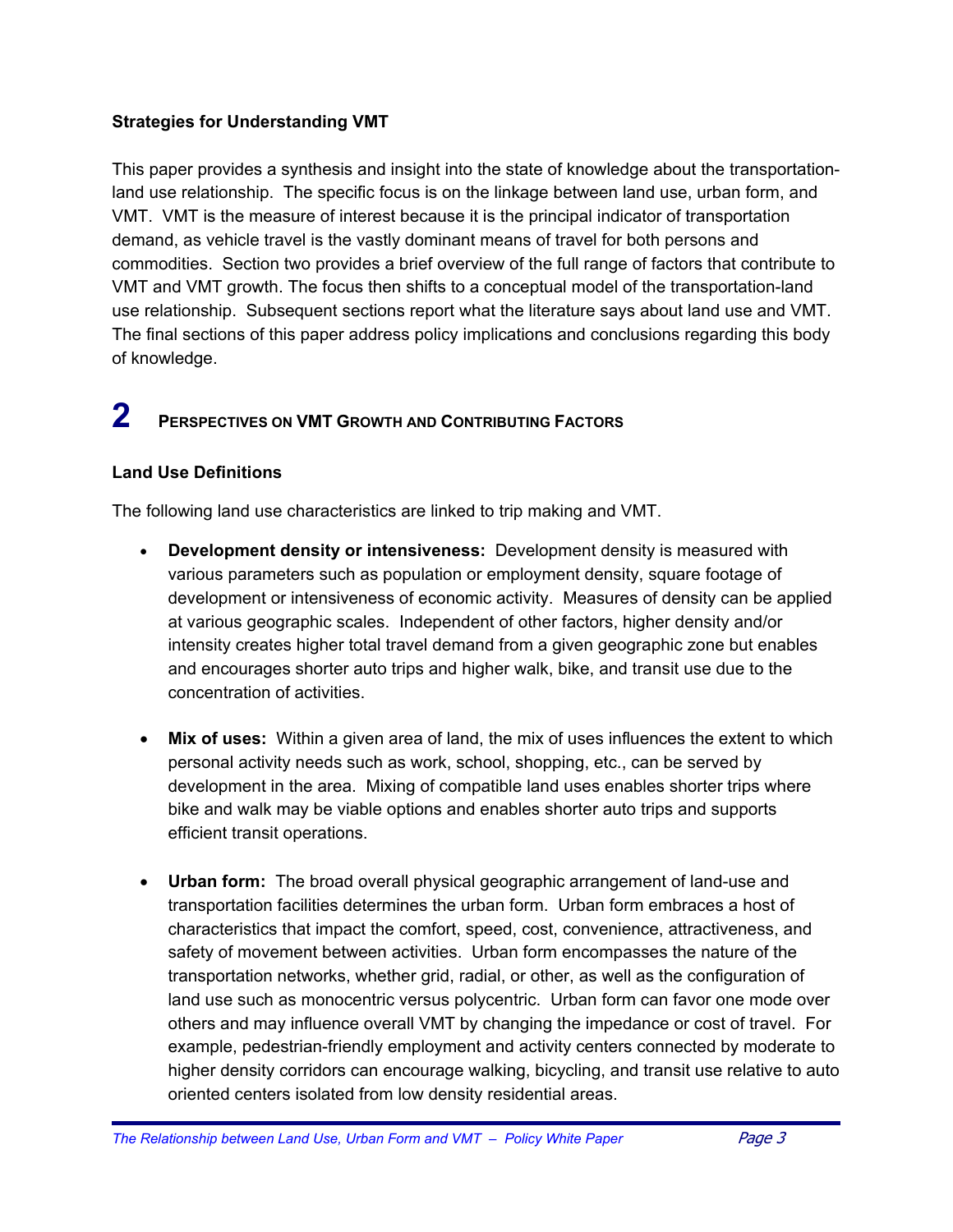- **Urban Design:** The more detailed physical aspects and relationships of the urban form are usually referred to as the urban design or site design. The orientation of the building on a site relative to transportation infrastructure (parking sidewalks, bus stops, etc.) can impact the choice of modes. Other design features such as covered walkways, seating, or other amenities can be part of site design. Collectively, these design features can increase the safety, attractiveness, and convenience of various modes. When urban design is targeted to favor walk, bike, and transit services, it can help reduce VMT.
- **Activity scale:** This factor refers to the scale of the activity at a given location and determines the size of the market area served by the facility. Larger-scale facilities also require larger land parcels and tend to result in locations on the edge of the built area. Activity scale is determined by the business model for economic functioning of a given land use. Larger facilities tend to result in longer access trips and reduced probability of using walk and bike modes, thus producing greater VMT.
- **Contiguousness of development:** As areas grow, the edge of the developed area is very irregular as various landowners choose different times to convert their vacant or agricultural land to developed purposes. It is common, particularly at the outer edges of developed areas, to see a significant mix of undeveloped land interspersed with pockets of development. The skipped-over undeveloped land usually makes alternative transportation unworkable and requires all external trips to or from the new development to be in motor vehicles, thus producing longer auto trips that increase VMT.

Collectively, these features characterize the relationship between land use and travel demand. Most research addresses a subset of these features and density and mix of activities appear to be the most frequently referenced in the literature. Activity scale is perhaps the least frequently considered.

#### **Drivers of VMT Growth**

Between 1977 and 2001, total domestic person travel VMT has grown by 151 percent, according to travel survey data and 110 percent according to field measures (9, 10). During this same time period, national population grew by 30 percent. Thus, only approximately 30 percent of VMT growth is attributable to population growth. The remaining growth is attributable to a host of other factors that contribute to VMT rates per capita. In addition to land use characteristics, these factors include population age profile, auto availability, licensure rates, household size, shared ride propensity, transit use propensity, walk propensity, male and female labor force participation, real income per capita, auto availability and others. An awareness of the contributions of each of these factors to the growth in VMT provides perspective and a greater opportunity to understand the impact of land use changes relative to other changes that also influence VMT levels and growth.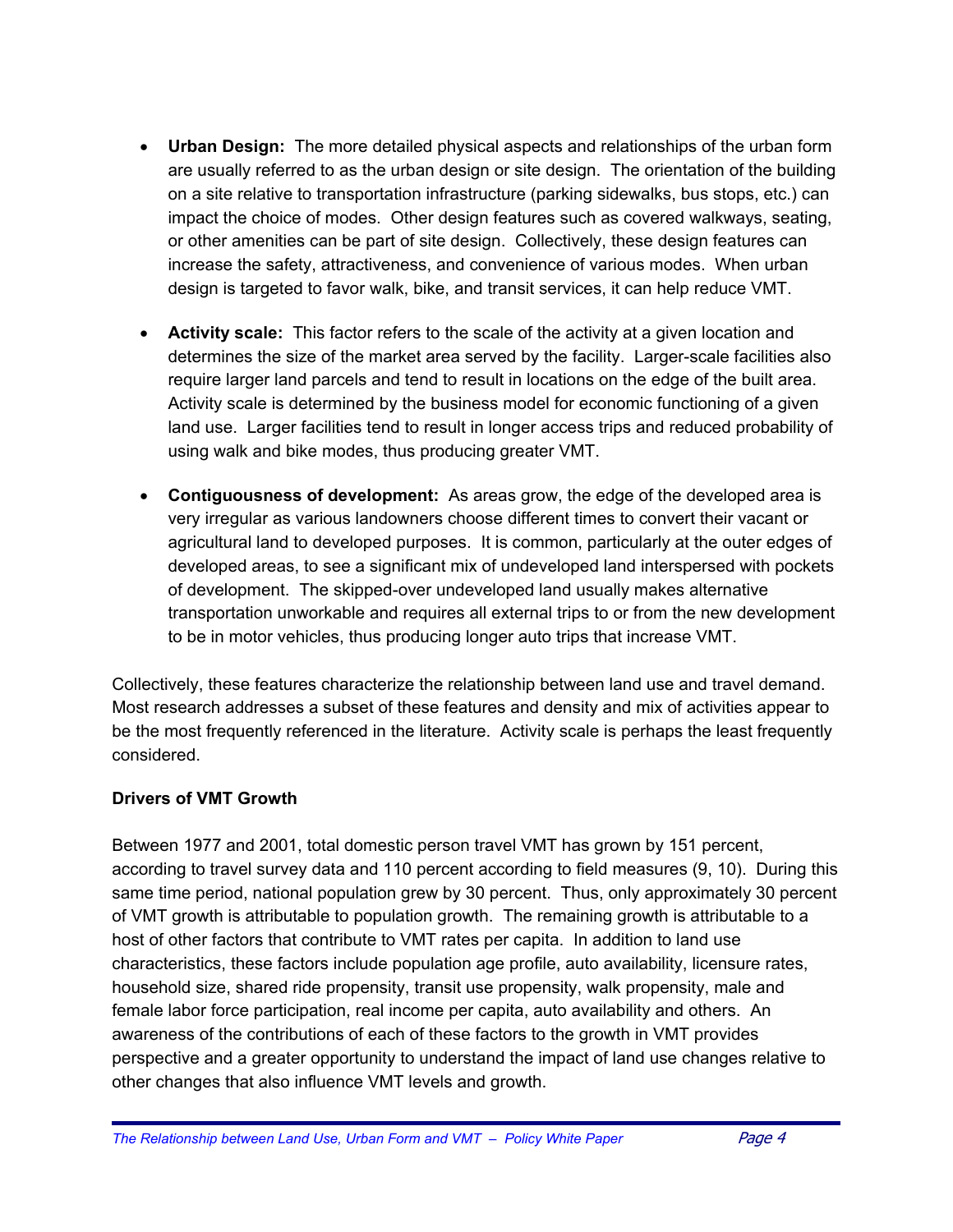Over the past few decades, urban areas experienced significant changes in land use, including changes in development patterns. The continuing growth in the suburbs is the predominant characterization of urban growth, with *Commuting in America II* reporting that suburban population grew from 23 percent of total population in 1950 to 47 percent in 1990, with nonmetro and central city shares declining (11). Similarly, dispersion to the suburbs has not been limited to population, as in 1990; approximately 41 percent of jobs had also located in areas classified as the suburbs, with 65 percent of job growth in the 1980 to 1990 period being in the suburbs (12). Average VMT growth rates for total person travel have slowed significantly to where the annual VMT growth rates are below 2 percent (13). However, VMT growth rates remain approximately twice the rate of population growth.

Figure 1 portrays factors that are known to contribute to VMT (13).This conceptual model categorizes underlying factors into three major areas: social economic factors, land use factors, and transportation system factors. These areas interact with each other and each influences travel behavior in different ways. Land use is one among many factors that are influencing the overall demand for vehicle travel.





Focusing more closely on the direct drivers of VMT, total population is independent of land use or urban design considerations, but each of the remaining factors -- trip making, trip distribution, mode selection, and travel route or path -- could be influenced by land use considerations as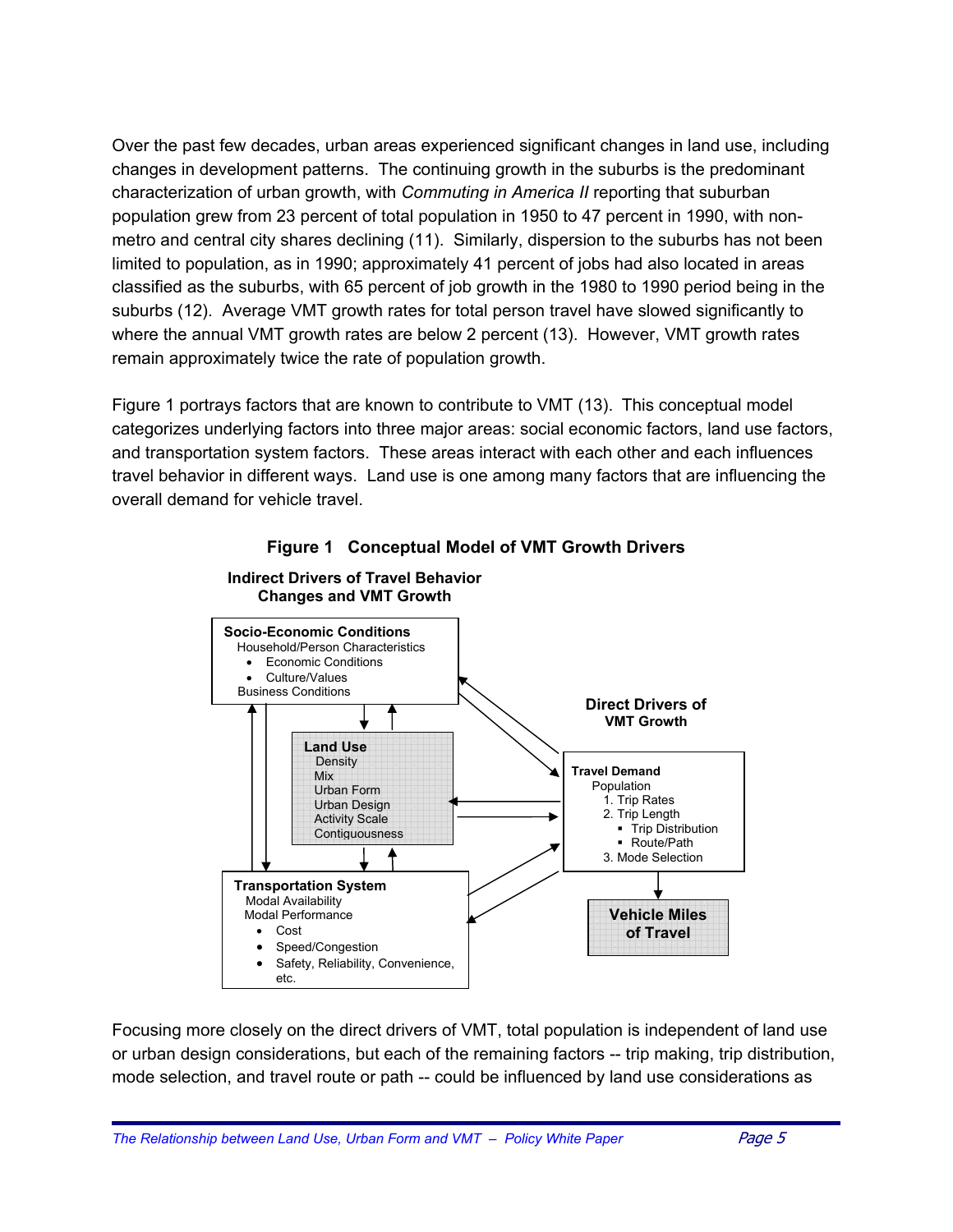well as by other factors. For example, the presence of accessible retail opportunities may generate additional shopping trips. Immediately adjacent or nearby retail opportunities may result in shorter shopping trip lengths. Very nearby destinations may result in the decision to walk versus making a vehicle trip, and the presence of sidewalks or other environmental characteristics may influence the choice of the travel path.

VMT is a product of the number of persons, number of trips, trip length including the impact of trip path, and mode choice. Trips, trip length, mode choice, and trip path have a relationship to land use, as land use characteristics have long been known to be factors in decision-making with respect to each of these aspects of travel. However, each is also affected by a variety of other factors such as household and socio-economic conditions that are arguably independent of land use and urban form.

**Trip Rates –** Between 1977 and 2001, U.S. per capita trip rates increased by 49 percent. This factor is the largest single contributor to increased VMT. Greater participation of women in the workforce, rising real incomes, increased opportunities for travel associated with larger urban areas, and auto availability have played a major role in per capita trip rate growth.

**Trip Length --** Person miles of travel per person trip is the usual measure of trip length. Average trip length has increased, from slightly less than 9 miles to slightly less than 10 miles in the 1977 - 2001 time period. This 10 percent increase partially explains increases in VMT. This increase in trip lengths is consistent with the expectations that suburbanization is resulting in longer trip lengths. Growth in urban area size, irrespective of other factors would be expected to increase trip length. Low densities and segregation of uses - conditions commonly associated with suburbanization - would exacerbate that tendency.Trip length is influenced by the choice of travel path, which is a function of the connectivity of the network and the attractiveness of the route. Less dense transportation networks, circuitous network designs as might be typical in a suburban area, and unappealing conditions such as unsafe pedestrian environments or congested links influence the respective modes' trip paths.

**Mode Selection --** The transportation and land use relationships affect the mode choice of travelers. Mode shift to single-occupant auto accounts for approximately 17 percent of VMT growth between 1977 and 2001. Thus, changes in land use, urban form, and urban design over the last half century might be expected to explain a significant part of the changes in mode choice. One of the sources for growth in VMT has been the shift to drive alone -- the leading trip type. While changes in land use, urban form, and urban design are inevitably contributing factors to the changing mode share during this time period and before, a host of other factors, from increased auto availability to personal safety concerns to a greater sensitivity to the speed of travel, have also influenced mode choice.

In addition to land use and urban form changes influencing VMT levels, a host of sociodemographic, economic, business, and cultural trends also played a role in the changes.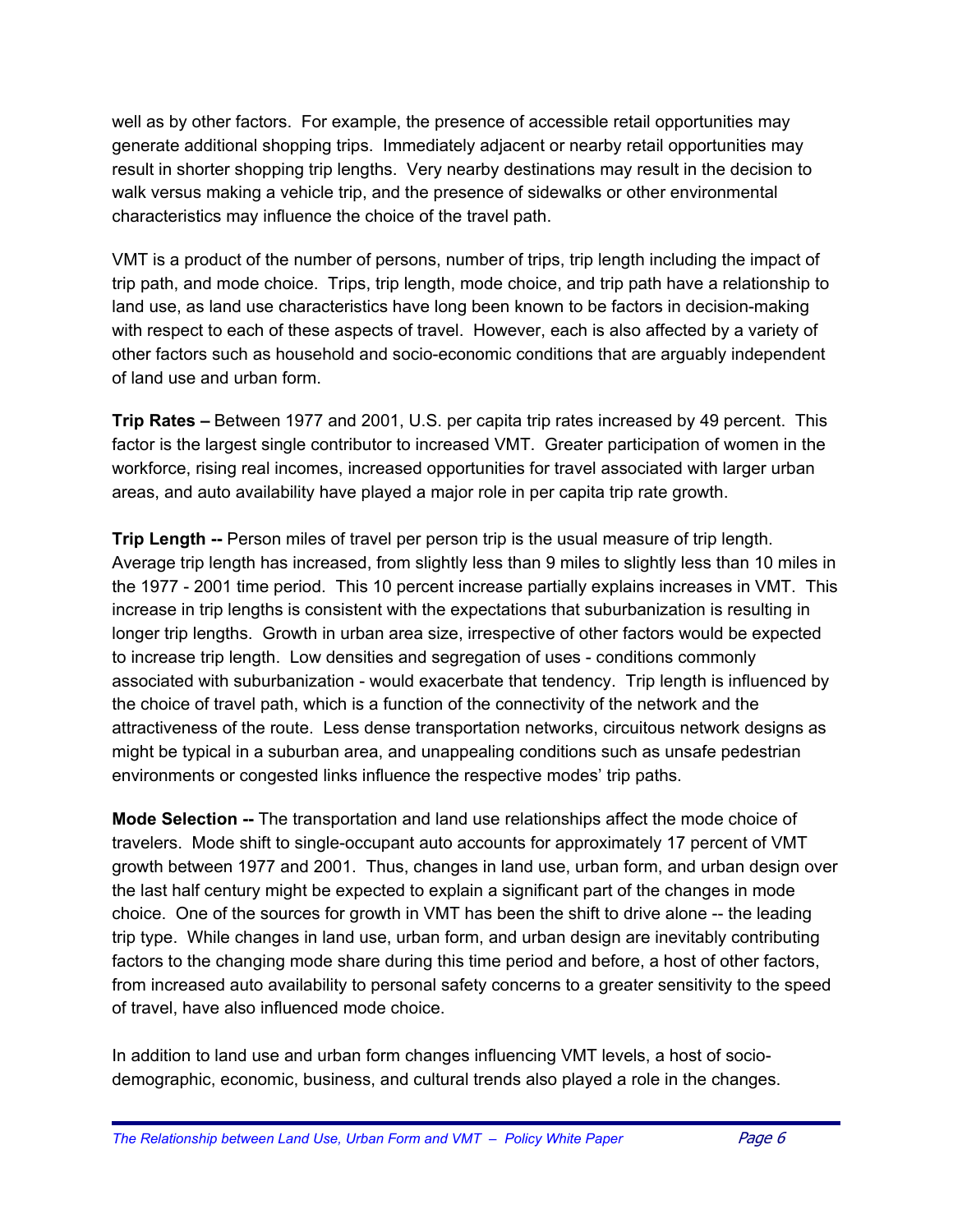Dramatic increases in female labor force participation, rapid increases in vehicle availability, growing real incomes, the aging of the baby boom generation into their peak travel years, increased health, wealth, and auto availability for older Americans, and the supersizing of schools, churches, and retail establishments are among the factors that have also contributed to growing VMT.

### **3 Summary of Knowledge about Land Use, Urban Form and VMT**

#### **Consensus Conclusions Regarding Transportation-Land Use Relationships**

While exploration and quantification of the transportation-land use relationship continues, there are some conclusions about the six aspects of land use covered in this paper about which there is a relatively strong consensus.

All other things held constant, higher **development density or intensiveness** is more supportive of a viable transit alternative and enables more activities to be served with shorter auto trips or walk and bike modes of travel. Density is correlated with a host of other travel behavior influencing factors such as transit availability, income, auto availability and operating/parking cost, centrality of location, and urban design features including pedestrian amenities. The quantification of density's impact on VMT is thus highly variable depending upon which factors are controlled for in the analysis. The savings in VMT may not translate into a saving in travel time as non-auto modes are often slower and higher congestion levels can confront auto travelers. Elasticity of travel with respect to density alone appears to be modest; suggesting a multi-element strategy for influencing VMT would be most effective. Both residential density and activity or employment density are important to travel behavior.

A **mix of uses** can enable more activities to be served by shorter trips. The nature of the activity and the nature of the "mixing" of uses may influence the travel response. The scale of geography and socio-demographic match between the residential population and the activities provided in the mix of land uses is relevant to the magnitude of the travel benefit of mixing uses. Mixing of uses can facilitate trip chaining, further impacting travel demand. Job-housing balance is most beneficial if there is balance in income distribution and in the temporal development of the housing and employment opportunities.

**Urban form** characteristics are clearly factors in travel behavior and VMT. The nature of the transportation network can influence travel circuity and the pattern of development can influence the viability of transit and other modes and the length of trips. Urban form influences accessibility, which is unquestionably a factor in travel behavior. Optimality regarding the pattern of the network and development is less well understood, dynamic as an area changes its size, and subject to changes as a function of travel cost, technology, social values and other factors. Transportation sensitive **urban design** offers an opportunity to make property more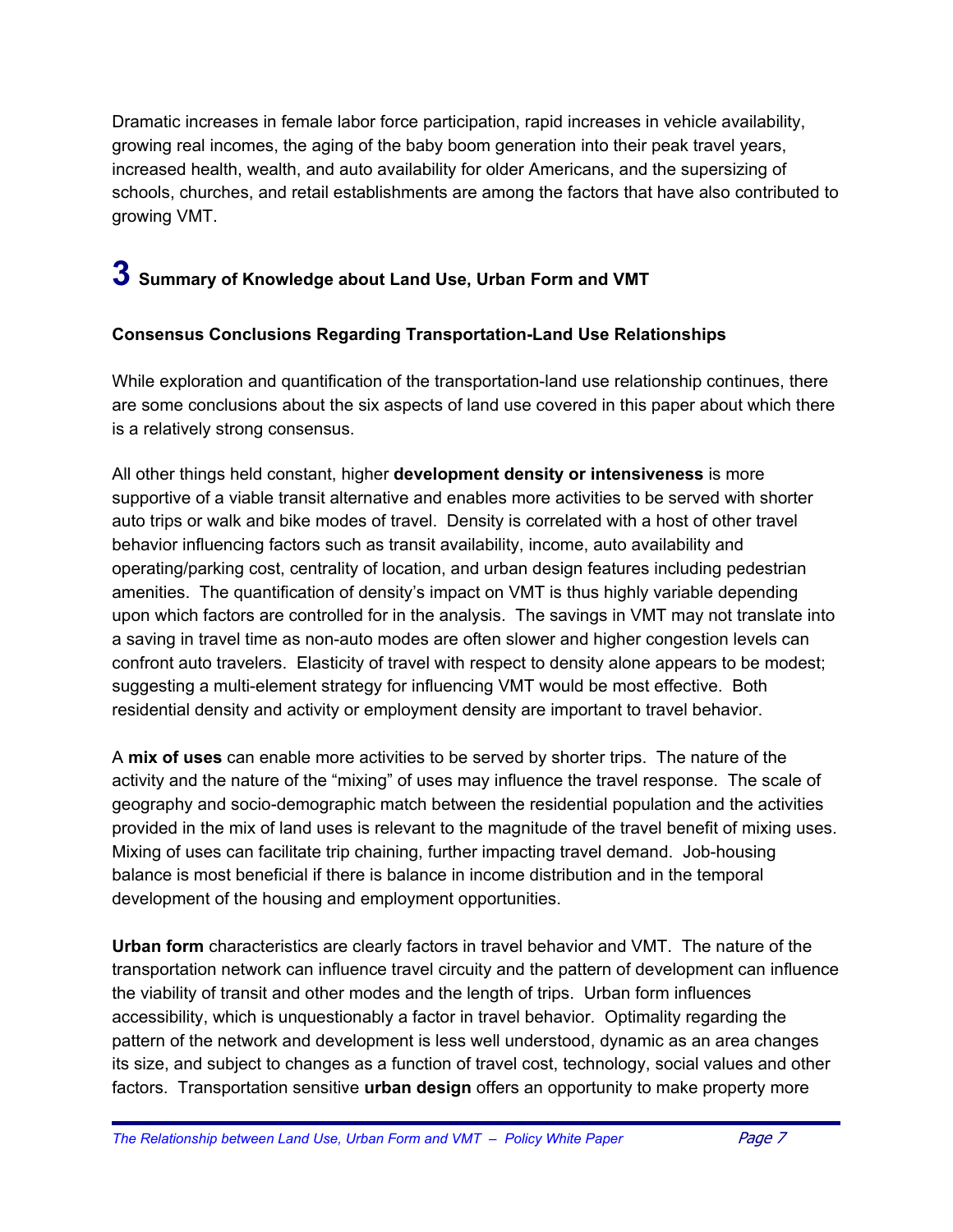accessible for alternative modes while providing aesthetic, safety and other benefits. These benefits on overall travel behavior are difficult to evaluate in isolation and are not always without potential tradeoffs in cost, convenience, perceived safety and other factors. The influence on VMT of **activity scale** has been under-appreciated. If the size of the economically viable operation for a school, store, hospital, or other function continues to increase, it can offset the benefits of other land use strategies in minimizing the need for travel.

More **contiguousness of development** can reduce VMT but only applies within the boundary of the developed area.Caution is required as regulating contiguousness of development can cause jurisdictional and legal challenges and has been known to have unintended consequences such as leapfrogging of development to more distant unregulated areas. Absent those unintended consequences, contiguousness will increase density in the study area and reduce travel. Strategies to support more contiguous development can also have benefits with regard to other infrastructure costs, habitat preservation, and efficiencies in service delivery.

#### **Findings from the Literature**

The body of literature on the transportation-land use relationship has evolved from a variety of disciplines and been motivated by a host of considerations. In addition to the prescriptive and predictive perspectives mentioned earlier, motivations for investigating the relationship between land use and travel range from traditional research motivations to seek greater understanding, to initiatives associated with energy consumption, air quality, environment and habitat, agricultural land preservation, infrastructure cost, social equity and quality of life, and business development. The diversity of interests has attracted a diverse set of disciplines including planners, engineers, economists, statisticians, geographers, anthropologists, public administrators, political scientists, and others with an interest in the science and politics of urban development and transportation. The nature of investigations has ranged from anecdotal commentary, to multi-year comprehensive data mining with statistical analysis tools, to simulation studies.

Various authors have classified studies as exemplified in Table 1. The "travel outcomes measures" column identifies possible measures of travel demand. The second column references the characteristics or features of land use about which the authors organized information. This contrasts with the list in Figure 1 that includes development density, mix of uses, urban form, urban design, activity scale, and contiguousness of development referenced as relevant features of land use that have transportation consequences. As one reviews these sets of measures, it is readily apparent that definition and measurement issues are a challenging consideration in quantitative research to explore this relationship. Column three notes different types of research methodologies that have been used. They vary from the rigorous comprehensive statistical analyses and complex simulations to simple case studies and collections of anecdotal data and perceptions. Each has its place and all are well represented in the literature. Examples of the three major types of studies include descriptive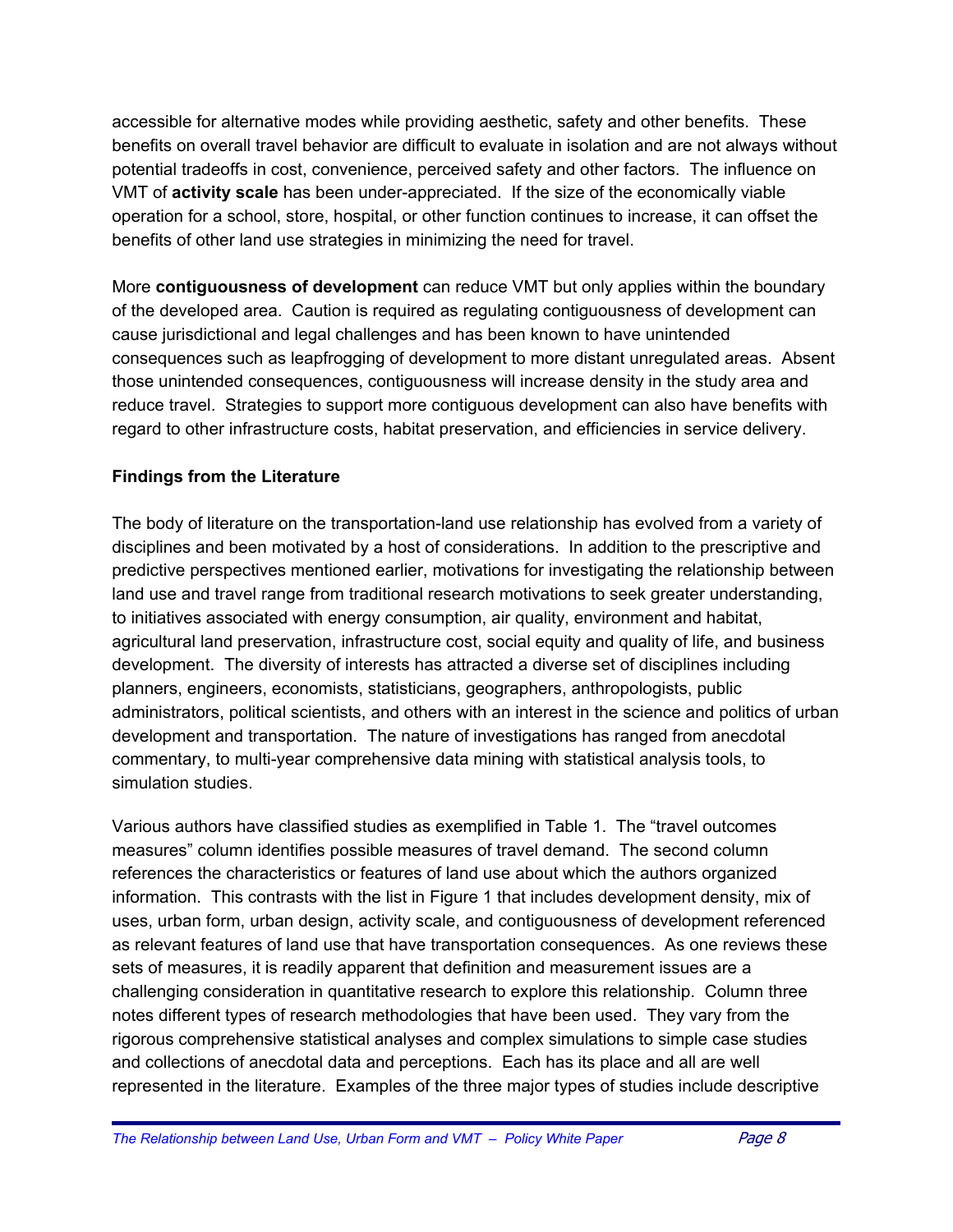analyses, statistical analyses and simulation studies. An example of a descriptive study is "The Commuting of Exurban Residents" published in *Urban Geography*. It compared the workers who bought homes in the suburbs and those who bought homes in the exurbs of Portland, Oregon. The study found that the commute time increased by 6-7 minutes for those living in the exurbs (14). An example of a multivariate statistical analysis is presented in a paper by Dunphy and Fisher, "Transportation, Congestion, and Density: New Insights" (15). This type of analysis attempts to go beyond descriptive data and establish relationships between variables, for example, congestion levels and density. Simulation models include those used in the Twin Cities where complex geographic scenarios of land uses and the transportation network were analyzed in the context of modeled behavior of the interactions (16).

The breadth of literature is too large for an exhaustive review; however, more recent syntheses provide very useful summaries of the diversity of research methods, findings, and perspectives.

| <b>Travel Outcome</b><br><b>Measures</b>                                                                                                                                                                                                                                                       | Urban Form and<br><b>Land Use Measures</b>                                                                                                                                                                                                                 | <b>Method of Analysis</b>                                                                                                                                                                                                                                                                                                                                                                                                                                               | Other<br><b>Distinctions and</b><br><b>Issues</b>                                                                                                                                                                                                      |
|------------------------------------------------------------------------------------------------------------------------------------------------------------------------------------------------------------------------------------------------------------------------------------------------|------------------------------------------------------------------------------------------------------------------------------------------------------------------------------------------------------------------------------------------------------------|-------------------------------------------------------------------------------------------------------------------------------------------------------------------------------------------------------------------------------------------------------------------------------------------------------------------------------------------------------------------------------------------------------------------------------------------------------------------------|--------------------------------------------------------------------------------------------------------------------------------------------------------------------------------------------------------------------------------------------------------|
| 1. Total miles traveled<br>(e.g., VMT)<br>2. Number of trips<br>3. Car ownership<br>4. Mode (car, rail,<br>etc.)<br>5. Congestion<br>6. Commute length<br>7. Other commute<br>measures (e.g.<br>speed, time)<br>8. Difference by<br>purpose (e.g.<br>work vs.<br>nonwork, region<br>vs. local) | Density (e.g., simple<br>1.<br>residential/employ<br>ment, or more<br>complex<br>accessibility<br>measures)<br>2. Extent of land use<br>mixing<br>3. Traffic calming<br>4. Street and<br>circulation pattern<br>5. Jobs-housing and/or<br>land-use balance | 1. Simulation (i.e. simple<br>hypothetical impacts based on<br>assumed behavior, or more<br>complex integrated land-<br>use/traffic impact models<br>based on forecasts)<br>2. Description of observed travel<br>behavior in different settings<br>(e.g. commute length by city<br>size)<br>3. Multivariate statistical analysis<br>of observed behavior (i.e. ad<br>hoc correlation analysis of<br>model specified and estimated<br>according to behavioral<br>theory) | 1. Land use and<br>urban design<br>trip origin vs.<br>trip destination<br>vs. Entire route<br>Composition of<br>2 <sub>1</sub><br>trip chains and<br>tours (e.g.<br>errands on<br>commute home)<br>Use of aggregate<br>3.<br>versus<br>subjective data |

**Table 1 Outcomes, Questions and Methods in Studies of Urban Form and Travel** 

Source: *Travel by Design: The Influence of Urban Form on Travel*, pp. 37.

The remainder of this section summarizes the literature. The material is organized into three sections: Site Level, Neighborhood Level, and Urban Area Level. This organization both fits the research and corresponds to the geographic scales at which many decisions regarding land use and transportation are made.

### **Transportation and Land Use: Site Level**

Many development and redevelopment decisions are made at the site level. Hence, it is important to understanding how site features influence travel behavior. The classic example of site level descriptive information on the relationship between transportation and land use is the ITE Trip Generation Manual where parcel level travel demand as measured by daily vehicle trips can be contrasted across different uses for the parcel (17). For example, single-family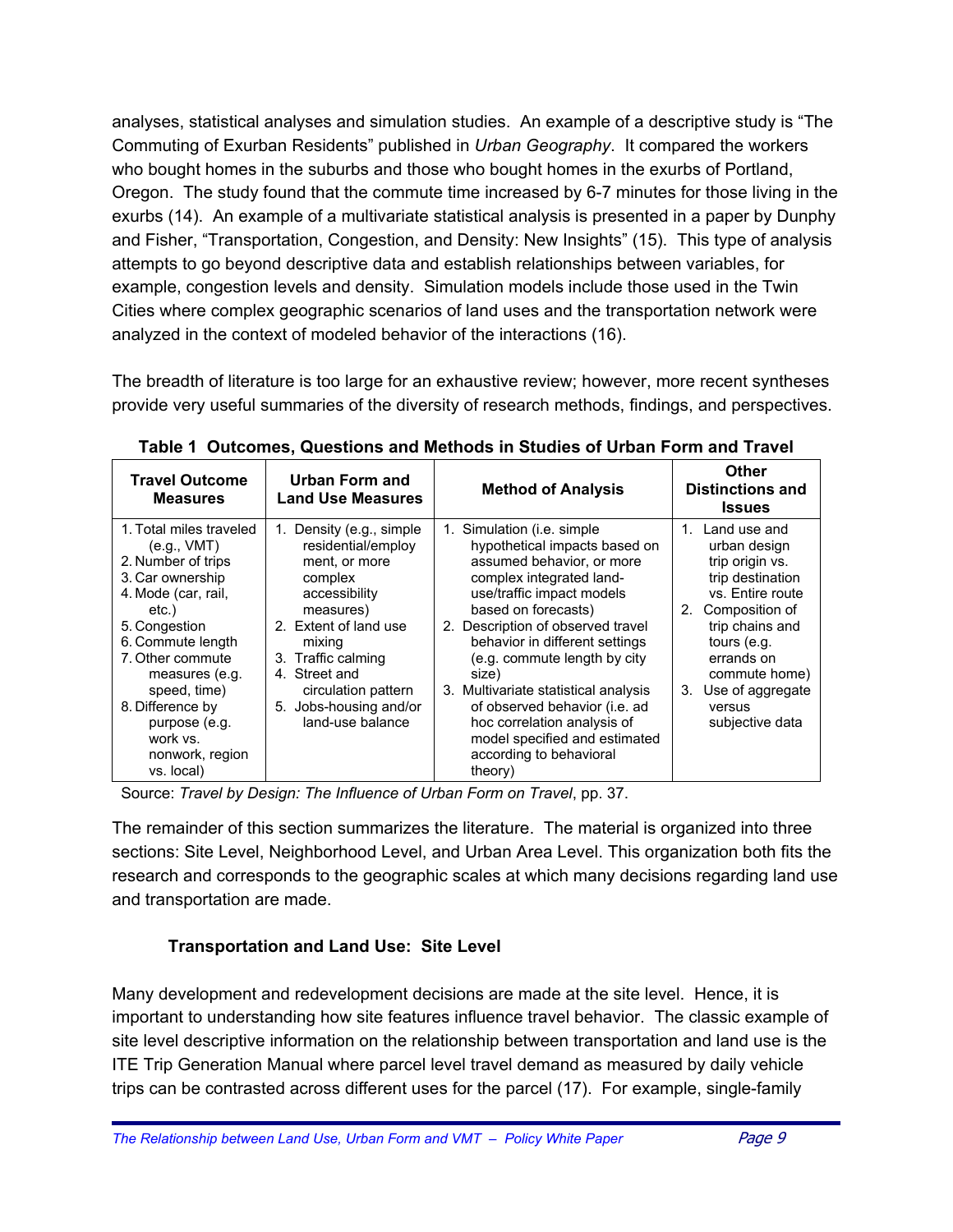development generates 10 vehicle trips per day per dwelling unit versus approximately 4 vehicle trips per dwelling unit per day for high-density apartment dwellings. Other research looks at how for a given site, other aspects of design can influence travel behavior. For example, work by Reid Ewing has attempted to discern if there are measurable differences in mode choice at the site level based on the presence of attractive pedestrian scale features on the site (18). This research was unable to prove that site level features were significant due to an inability to control for all of the other factors that affect mode choice. Yet, passenger feedback regularly verifies the importance of shelter and amenities for pedestrian and transit travel. Other site level transportation parameters that are known to affect travel demand include parking supply/cost and access design. Parking, in particular, is acknowledged to be a critical factor in mode choice and a substantial body of literature exists on the influence of parking on travel behavior (19).

A growing body of material provides urban design guidance that includes elements that apply at the site level. These design principles, often classified as transit or pedestrian friendly designs, are intended to influence the treatment of access by various modes with specific attention to increasing the attractiveness of walk, bike and transit access. These design principles, while contributing to conditions that may reduce VMT, are motivated by a variety of factors including safety, aesthetics, and mobility for the disadvantaged; thus, their relevance is not tied exclusively to their ability to alter overall travel demand or VMT. Examples of design guidance include documents issued by various governmental agencies and professional organizations (20-23). While current research suggests that it is difficult to quantitatively isolate the impacts of site level design features on travel behavior, our knowledge of mode choice behavior, stated preference data, and market responses support continued developments in this area (24).

#### **Transportation and Land Use**: **Neighborhood Level**

The neighborhood, station area or planned development scale of geography has received a great deal of attention. At this scale, the land use features of density, urban design, site design, and land use mix all become relevant to the planner. This scale is of particular interest as it is coincident with many planned unit developments and many urban redevelopment initiatives or station area land use planning initiatives. This scale of development also is important because it typically requires land planning integration with transportation network planning and involves collaboration between the private sector that often controls the site level decisions, with the public sector that has a role in comprehensive land use planning and zoning and infrastructure provision. Most often, studies at this level of geography focus on the relative travel demands generated by different development designs.

Samples of research at this scale include numerous studies that relate to the mix of land uses, the nature of the roadway network and the extent to which design focuses on leveraging the availability of transit services. Toole-Holt summarizes the work of various researchers (25), including Robert Cervero, Reid Ewing, Lawrence Frank, Gary Pivo and Susan Handy, who have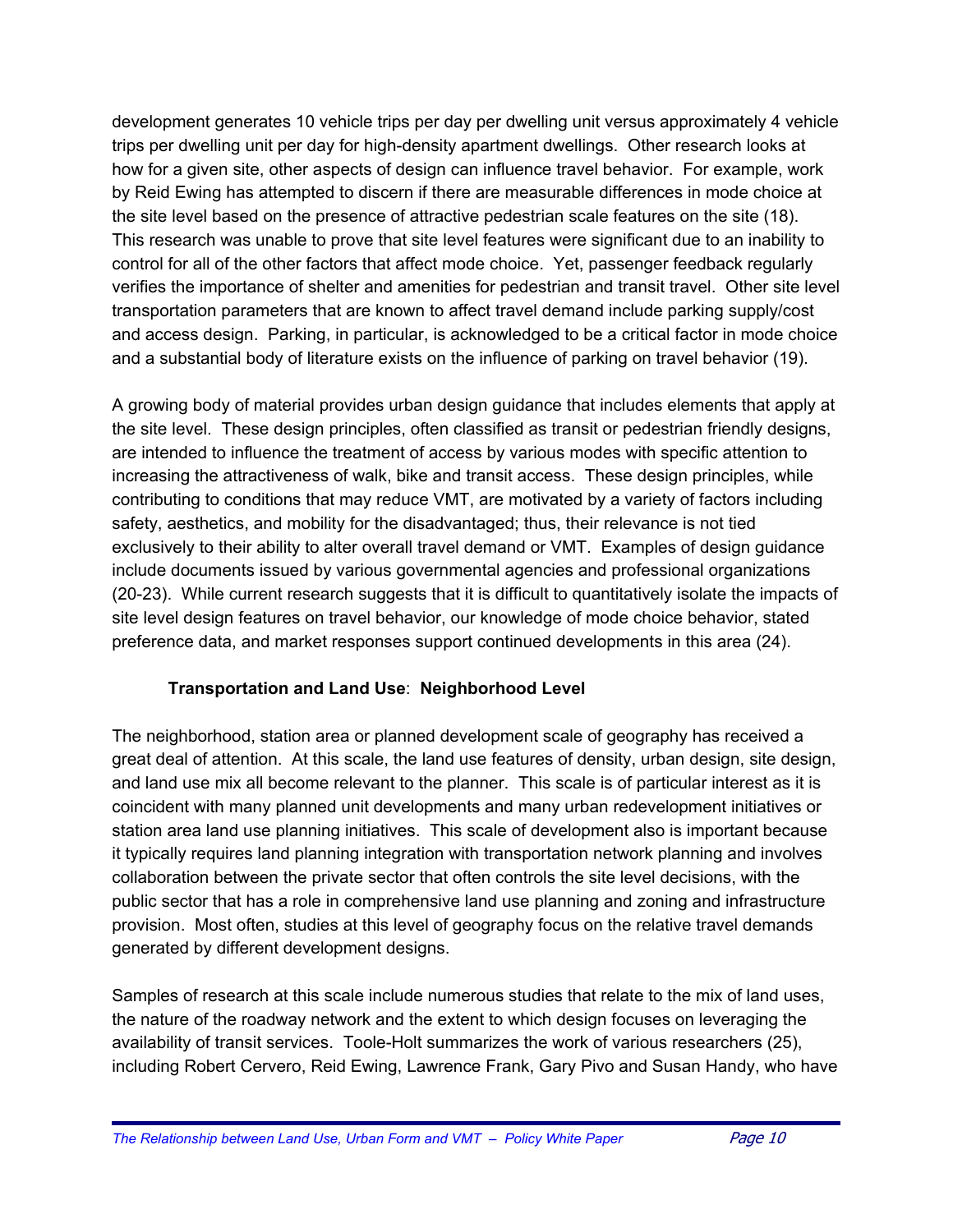studied how various spatial designs affect various measures of travel demand (26-28). Many of these studies have considered smart growth or neo-traditional neighborhoods.

Susan Handy's work in this area suggests that research regarding the impact of these neighborhoods can be divided into three groups: traditional transportation models that compare typical suburban designs with hypothetical neo-traditional neighborhood designs; aggregate level data used to compare cities with different designs or densities; and disaggregate level data used to test differences in an individual's travel choices in different neighborhoods (29). According to Handy, results from the first two methods generally confirm claims that neotraditional neighborhoods generate fewer automobile trips and shorter trip distances. Nevertheless, by using the third type of analysis, the results may depend on factors that are not accounted for in the first two types. These factors include individual or household characteristics, such as income, age, household type, auto availability, etc. Results show that fewer automobile trips in neo-traditional neighborhoods imply lower total daily travel times by automobile, but, when transit, walk, and other non-motorized modes are included, total travel time may be greater than traditional suburban neighborhoods. One study that exhibited such results concentrated on Seattle (30). This study used travel diaries from persons living in neotraditional neighborhoods and compared the data with other individuals in the region. According to the results, residents of mixed land use or neo-traditional neighborhoods in Seattle traveled 28 percent fewer miles than residents in adjacent areas and well below the miles of residents in suburban areas (30). This trend occurred regardless of socioeconomic characteristics. When total travel time expenditures were considered, differences between various area types were not apparent. According to this study, daily travel time was about 90 minutes per person regardless of location or socioeconomic characteristics.

"Travel and the Built Environment" by Reid Ewing and Robert Cervero is a synthesis of existing literature on land use-travel relationships (31). Studies focus on a variety of measures, including trip frequencies, trip lengths, mode choice or modal split, person miles traveled (PMT), vehicle miles traveled (VMT), and vehicle hours traveled (VHT). Each study included in the synthesis varied in methodology, survey area and results. Some of the results indicated that transit trip rates increased with densities. VMT is lower in households in higher densities. Higher densities induce more walk and bike trips, and VHT is lower in areas with high household density and high employment density (31). *Land Use and Site Design, Traveler Response to Transportation System Changes,* Chapter 15, TCRP Report 95 includes sections on density, diversity (mix) and design (7). This comprehensive report classified findings into three major categories, density, diversity (mix) and design and provides a comprehensive summary of the range of empirical findings.

Another rapidly growing area of interest relating to neighborhood level development and travel is referred to as transit oriented development. Transit Oriented Development (TOD) is a systematic way of thinking about how land development in proximity to transit can be designed in a manner that leverages the presence of transit while providing other quality of life benefits to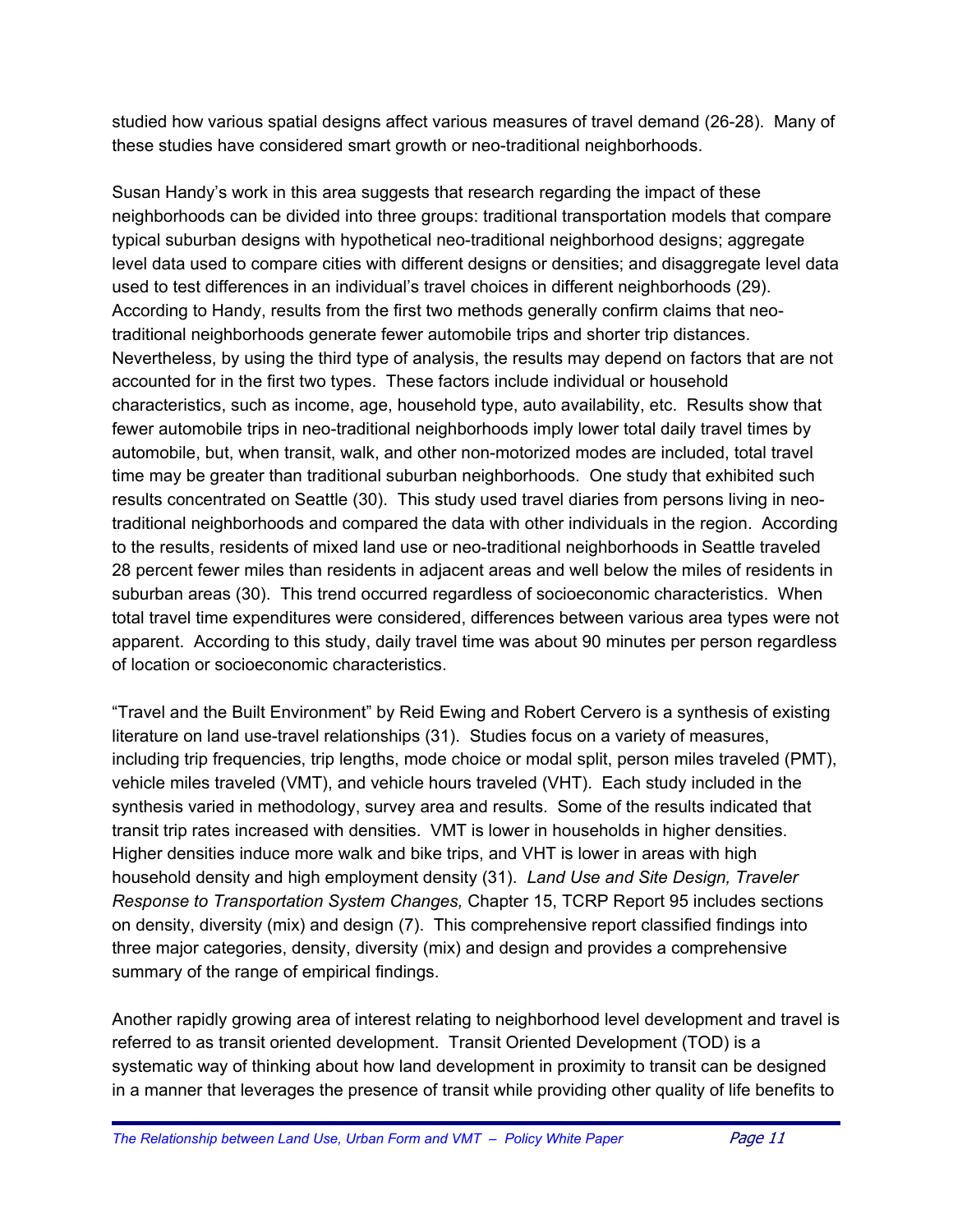the community and residents. The burgeoning body of literature on this subject is documented in texts such as *The New Transit Town: Best Practices in Transit-Oriented Development* and on various web sites (32-36). The Florida Department of Transportation recently completed a report providing guidance on design of Multimodal Transportation Districts, titled, "Multimodal Transportation Districts and Areawide Quality of Service Handbook*"* (37). Another recent example is *Creating Great Neighborhoods: Density in Your Community*, U.S. EPA, sponsored by the National Association of Realtors (38).

These and other studies of neighborhood-level relationships between transportation and land use offer a wealth of information, provide a variety of perspectives, and offer various measures of transportation consequences of neighborhood level land use and urban form characteristics. There is growing interest in smart growth characteristics at the neighborhood level and evolving research linkages between health and obesity, security, and personal safety as a function of neighborhood level development characteristics. The single largest risk to transferability of findings from neighborhood level studies relates to the self-selection aspect of residents in areas with specific design features. There may be a systematic self selection preference or predilection of those who choose to live in these environments resulting in a willingness to behave differently with respect to travel behavior than might be the case if the specific land use features or elements were applied in more applications, thus, potentially overstating the possible VMT minimizing influence of the specific urban form characteristics. Nonetheless, theory, research, and personal experiences confirm both the opportunity to minimize travel via transportation-land use coordination at the neighborhood level and the reality that such neighborhoods are producing less VMT.

#### **Transportation and Land Use: Urban Area Level**

The third general category of urban scale is the urban area level. Urban areas embrace the full range of land use characteristics including size, development density, mix of uses, urban form, urban design, activity scale and contiguousness of development. Between urban areas, variations in the range of socio-demographic conditions are narrower and one would expect the variation in transportation output measures to be more moderate reflecting the narrowing of differences across contexts. The relevance of results at this scale of analysis is also different. The time frame for influencing urban area land use characteristics is far longer and a jurisdiction's governance, topographic features and other intangibles begin to influence the abilities of plans and policies to have impact at the aggregate scale. Nonetheless, these types of comparisons give a relevant perspective of the relative magnitude of influence that can be expected at the urban or regional scale.

Historically, descriptive cross-urban area comparisons include the classic work by Kenilworth and Newman that looked at aggregate transportation consumption in contrast to gross urban area land use measures such as population density (39). Other, older urban area scale work includes the work of Gordon and Richardson, who used aggregate measures to predict transit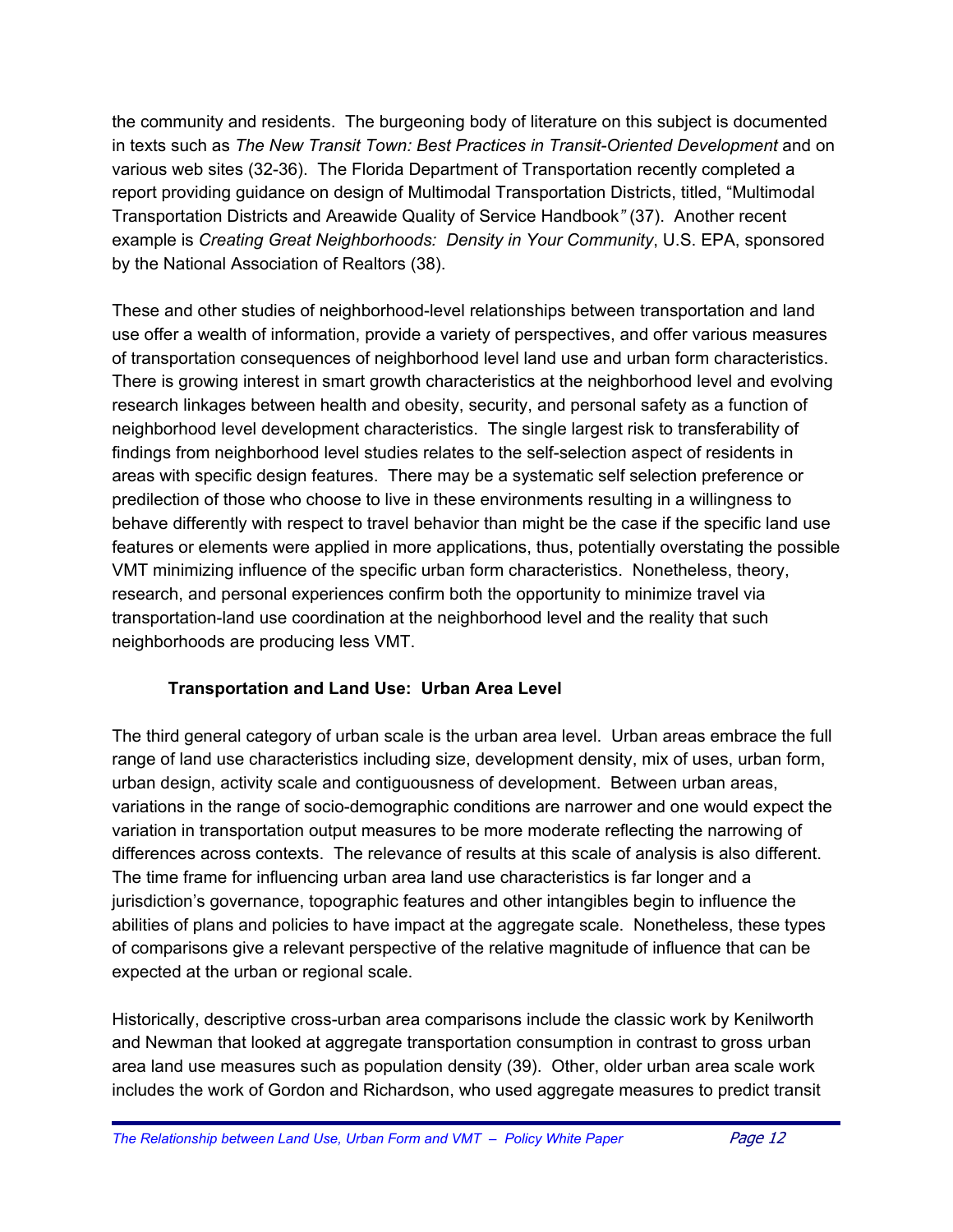mode share as a function of eight variables inducing some measures of land use (40). Newer work includes Miller and Ibrahim's analysis of urban form and vehicular travel (41) and Holtzclaw's review of using residential patterns and transit to decrease auto dependence and costs (42).

Some of the most exciting work on land use is the evolving field of urban land use simulation where far more complex models of land use and infrastructure are being developed to explore alternative futures in terms of how various development patterns impact transportation demands and infrastructure requirements. The first high profile study of this type was the Oregon LUTRAQ study. More recently, the Twin Cities in Minnesota have developed a comprehensive model to help them explore the consequences of alternative land use patterns (16). Such methods are dependent on both how well actual travel behaviors have been captured by the models as well as how stable these relationships and behaviors will be over time. They, nonetheless, provide an appealing ability to aggregate impacts at the regional scale where they can support policy decisions. The Twin Cities study of alternative future development scenarios produced a range of VMT levels for the whole urban area that differed by 17 percent in the design year.

Another example of investigation at the metropolitan area level is the study of the connection between a jobs-housing balance and reduced travel (43). Researchers have employed several techniques including gravity models, discrete choice models, entropy indexes, and the Lorenz Curve. Cervero found that a severe jobs-housing imbalance tends to correlate with high levels of congestion on connecting freeways and is a significant explanatory factor in residential location choice (44). Wachs et al. found little evidence to support the argument that jobshousing imbalance increases commuting distance and time (45). Giuliano et al. found that jobshousing balance has a statistically significance, but not a very large influence on actual commuting times (46). This contrasts with studies at the micro level (census block or self contained small township) that indicate a strong relationship of VMT reductions and job-housing balance (47).

Other analyses carried out at the urban area level have focused on transit mode share, urban density, CBD concentration, and roadway network intensiveness among others. Urban area comparisons are supported by more standardized databases and enable studies to include comparisons with international cities (48).

#### **Summary of the Literature Review Findings**

The breadth of research provides a huge range of perspectives on the transportation-land use relationship and offers the reader a wealth of knowledge but often raises as many questions as it answers. In general, the newer research offers more sophisticated methods and more careful specification of research designs. Various strategies for classifying the literature or comparing numerical results offer insight, however, adequate specification of context and qualifications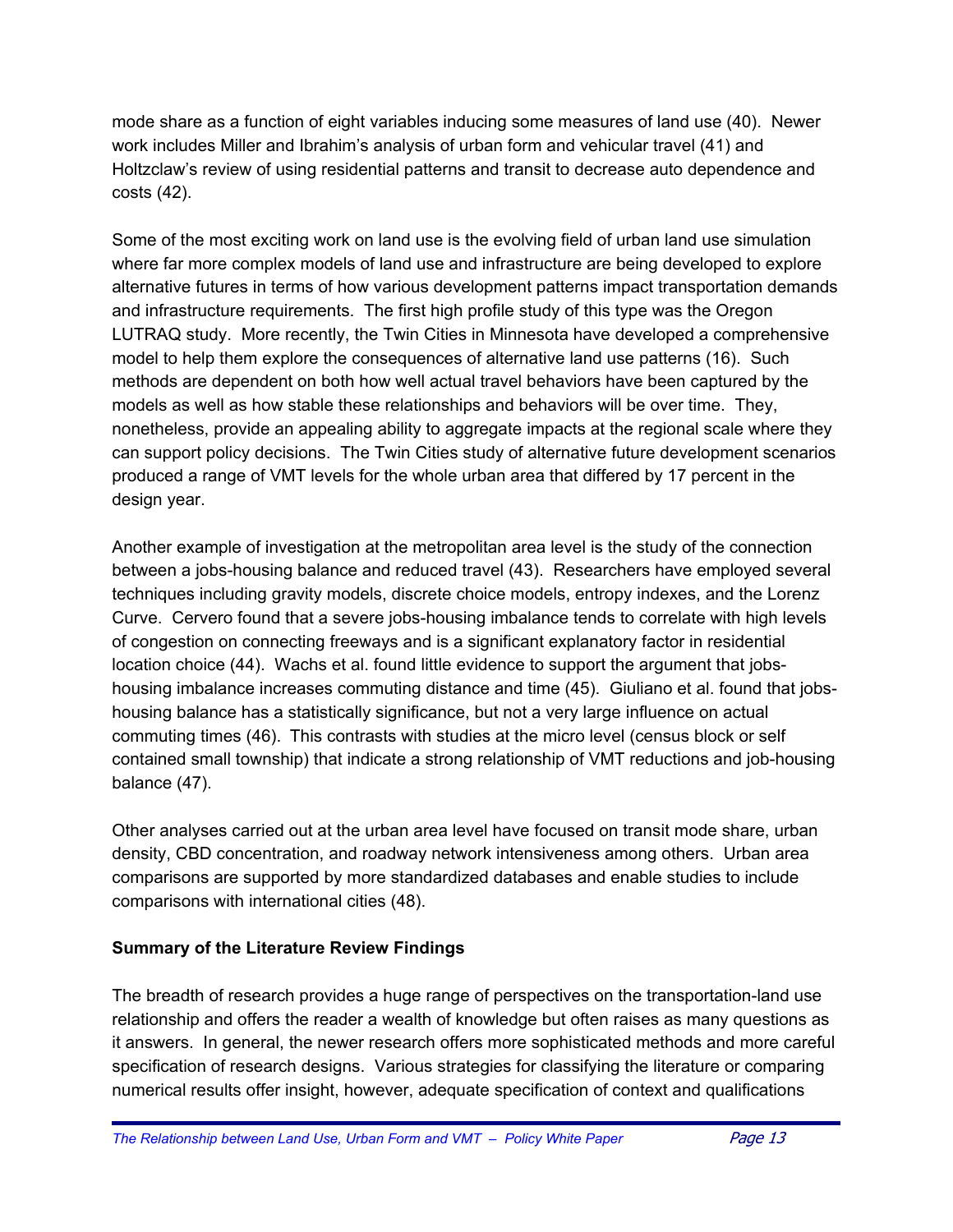makes it difficult to generalize and summarize findings. The collective body of evidence does provide the user with a sense of both the factors of relevance and the range of the magnitude of the changes that might be affected.

## **4** POLICY IMPLICATIONS AND OBSERVATIONS

The sections below provide a series of observations on several aspects of the transportationland use relationship. These observations gleaned from the collective body of literature, provide some guidance for persons making policy decisions that involve the transportation-land use relationship.Figure 2 portrays how land use actions might be characterized in the context of the role they play in the toolbox of strategies transportation and land use planners have to respond to transportation demands. Strategies for responding to mobility demands are outlined in the box on the left of the graphic. Land use changes are generally considered a long-term strategy as they are slowly implemented and produce changes over time. Influencing urban form and density is a long-term strategy; however, influencing urban design characteristics might occur in a shorter time frame. Land use strategies are also a travel demand altering strategy. As noted, land use characteristics influence the overall level of demand and mode of travel, thus impacting VMT. The location of transportation investment influences the location of development and, hence, travel demands. The nature of development can also influence the total level of demand as a result of the impact of land use on the components of travel behavior shown in the box on the lower left- hand side of Figure 2.

| <b>Mobility Strategies</b>             |                                                   |                        | <b>Transportation- Land Use Coordination:</b>                                                                                             |  |
|----------------------------------------|---------------------------------------------------|------------------------|-------------------------------------------------------------------------------------------------------------------------------------------|--|
|                                        | <b>Short Term</b>                                 | Long<br><b>Term</b>    | Development density<br>Mix of uses                                                                                                        |  |
| <b>Transportation</b><br><b>Supply</b> | Transportation<br>System<br>Management            | Capacity<br>Expansion  | Urban form<br>Site design<br><b>Activity scale</b><br>Contiguousness of development                                                       |  |
| <b>Travel</b><br><b>Demand</b>         | Transportation<br>Demand<br>Management<br>Pricing | Land<br>Use<br>Pricing | <b>Travel Impacts:</b><br>Reduced trip frequency<br>Reduced trip lengths<br>o Participate in activity closer to origin                    |  |
|                                        | Per Capita VMT                                    |                        | $\circ$ Take more direct path<br>Shifts from single occupant vehicle:<br>$\circ$ Walk<br>$\circ$ Bike<br>$\circ$ Shared ride<br>○ Transit |  |

**Figure 2 The Role of Land Use in Mobility Strategies**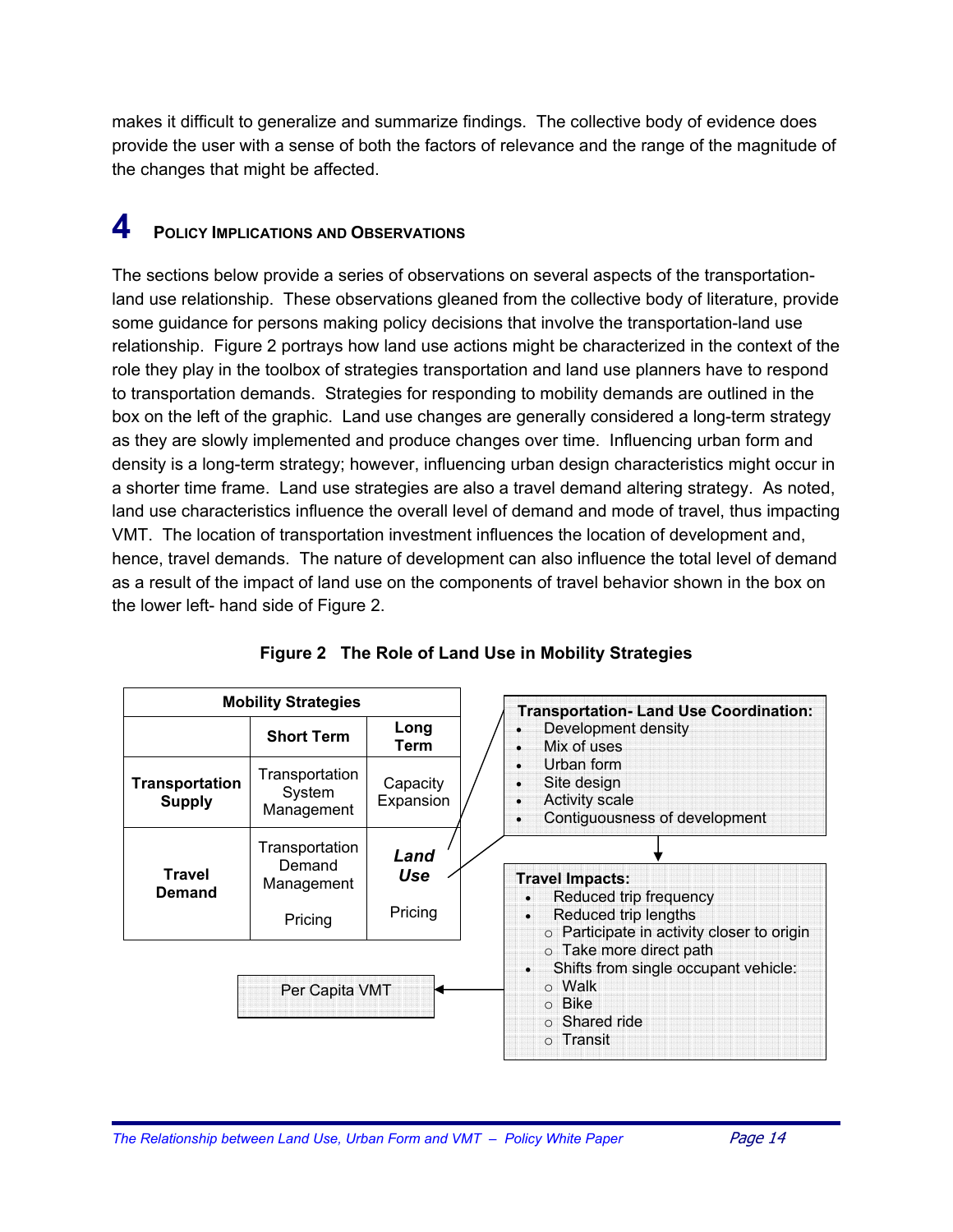As conceptualized, the respective attributes of land use influence each of the traditional components of travel decision-making. Using land use strategies to influence travel demand is most often envisioned as a strategy to be used in conjunction with other transportation supply and demand strategies. Similarly, the motivations to influence land use should go well beyond a desire to influence transportation demand.

#### **The Motivations of Researchers and Research Sponsors**

The transportation-land use relationship has become a sensitive topic, with environmental, development, agricultural, and infrastructure interests among those that have strong feelings and financial risks associated with policies that might be influenced by the extent of knowledge and findings regarding the transportation-land use relationship. Thus, readers and decisionmakers should use caution when reviewing various research reports and publications regarding the transportation-land use relationship. Growth management regulations and transportation funding referendums are among the public decisions that are often influenced by writings on the nature of this relationship. While all researchers have values that influence their research methodology and the interpretation of their findings, in the case of the transportation-land use relationship, research is often sponsored by specific interests and targeted to produce findings that support specific views. Powerful emotional arguments and symbolism are often used to leverage the influence of the theoretical and technical information about the transportation-land use relationship. The term "sprawl," for example, has developed specific non-descriptive connotations. "Balanced transportation" implies an unbalanced and implicitly unattractive alternative. "Smart growth" suggests the alternative is "dumb growth," and the term "property rights" can imply privileges beyond what the law actually ensures. While not a unique context, the highly emotional nature of the subject should encourage readers to exercise caution and consider multiple perspectives when considering decisions whose impacts are premised on an assumed transportation-land use relationship.

#### **Urban Form and Intercity Travel Relationships**

The nature of urban travel impacts intercity travel. Specifically, urban form and land use characteristics that support public modes of travel within the urban area are likely to result in conditions that make intercity public modes of travel more viable. When exploring the viability of intercity rail, the presence of urban transit systems as feeder and distributor systems are regularly considered as important factors. The nature of the concentration of activities in urban areas can complement the intercity connections if activities are concentrated in patterns that support a station or stations for intercity travel modes. To the extent that higher densities support better public transportation in urban areas, and better urban public transportation supports better intercity public travel options, then there is an indirect affect that is not necessarily captured in much of the research. This is another relationship that, while not specifically explored in this effort, appears to be under represented in the literature.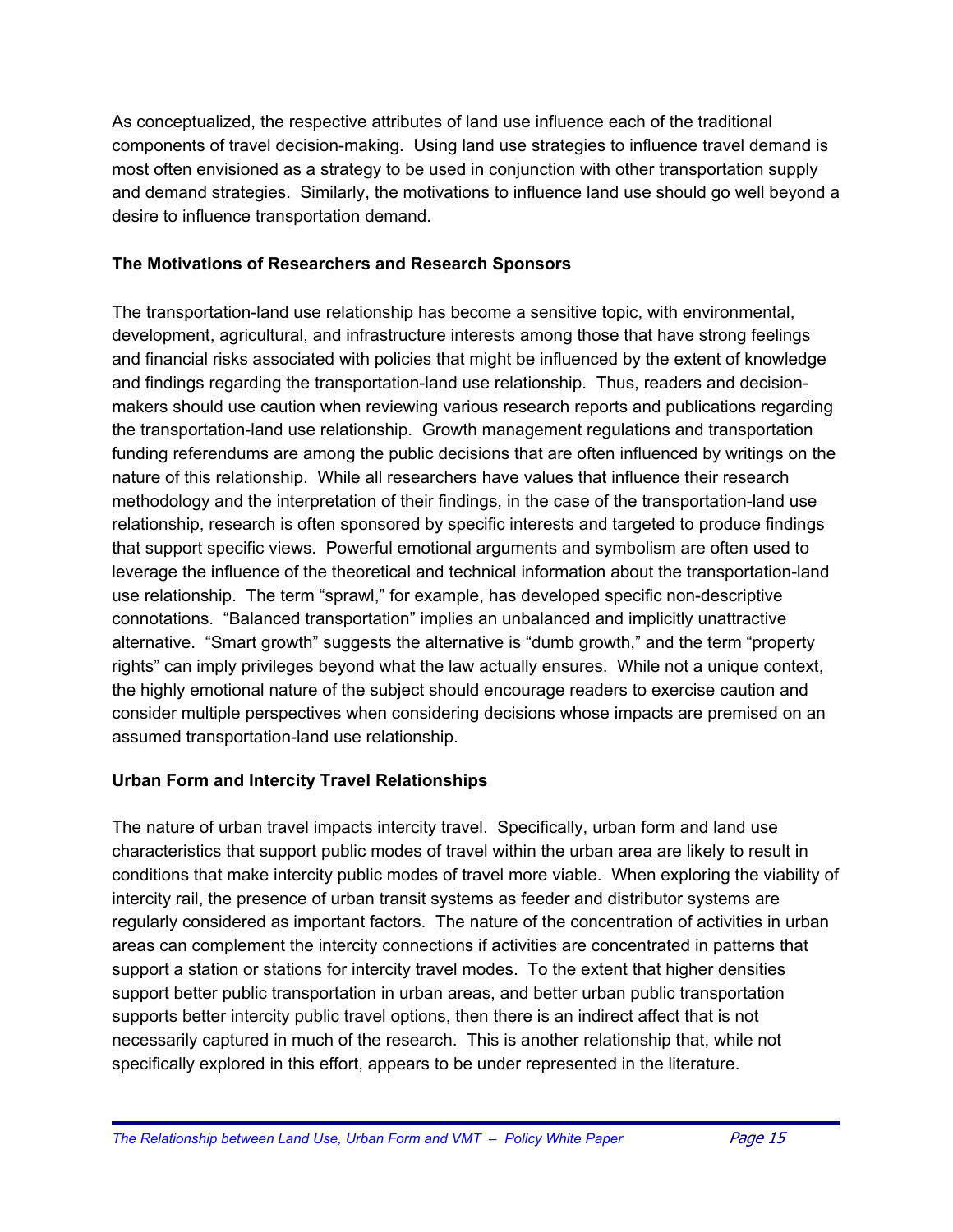#### **Business Economics and the Transportation-Land Use Relationship**

Transportation-land use discussions often assume that one is trying to minimize the sum of transportation and development costs by looking at the costs of transportation and the costs of land development. Often ignored in this equation are the business and or other public costs associated with operating activities at a given scale. Regardless of the urban form, modal options, transportation network configuration, and density, many individual land uses are now choosing to develop at a larger scale. The "big box" store is an obvious example and grocery stores are also becoming dramatically larger. For any given population density, a larger facility requires a larger market area to provide a client base sufficient to support the activity. A larger market area results in longer average trips to access the facility. One of the tradeoffs that the customer may be making for the benefit of having larger selections, extended hours, and lower product costs, is higher transportation costs due to the need to travel farther to the facility. Similarly, high schools are getting much larger to accommodate the diversity of activities and features to enable a cost-effective facility. Functions such as gymnasiums, pools, media centers, etc., and specialty services such as professionals working with disabled individuals cannot be delivered as economically in smaller facilities. Thus, the business model (the economically viable size) for many land uses has changed over time resulting in longer average trip lengths to access these activities.

While land use patterns and regulatory control can influence the size of facilities, the competitive economics of various land use functions is favoring larger facilities for purposes such as shopping and schools and producing longer travel distances that are less likely to be within the range of walk or bike travel. The magnitude of the impact of this phenomenon on VMT is not well understood. Urban areas and planning professionals are beginning to recognize this issue and a variety of responses from rethinking the merits of supersized facilities to efforts to integrate their design within the overall scale of the community are underway. Complex relationships, such as the prospect that superstores minimize the number of trips but produce longer trips, need to be considered as the issue of activity scale is explored.

#### **The Future of the Transportation-Land Use Relationship**

The desirability or optimality of some aspects of urban form and transportation network configuration are dependent on the overall urban size and configuration. The optimal urban form and land use pattern can change as an urban area grows. Analysis might suggest that at some urban area size, a polycentric urban form may be more efficient than a monocentric urban form. However, the transition between these two forms may take many years and during this time the overall urban configuration may not be optimal in terms of minimizing VMT. Given the long time frames for land development and change in transportation networks, planners may be aiming at a moving target in terms of desired land use pattern. As more is learned about land use patterns that maximize accessibility and minimize VMT, more research may be required to explore how these principles might be applied to growing and evolving urban areas. As edge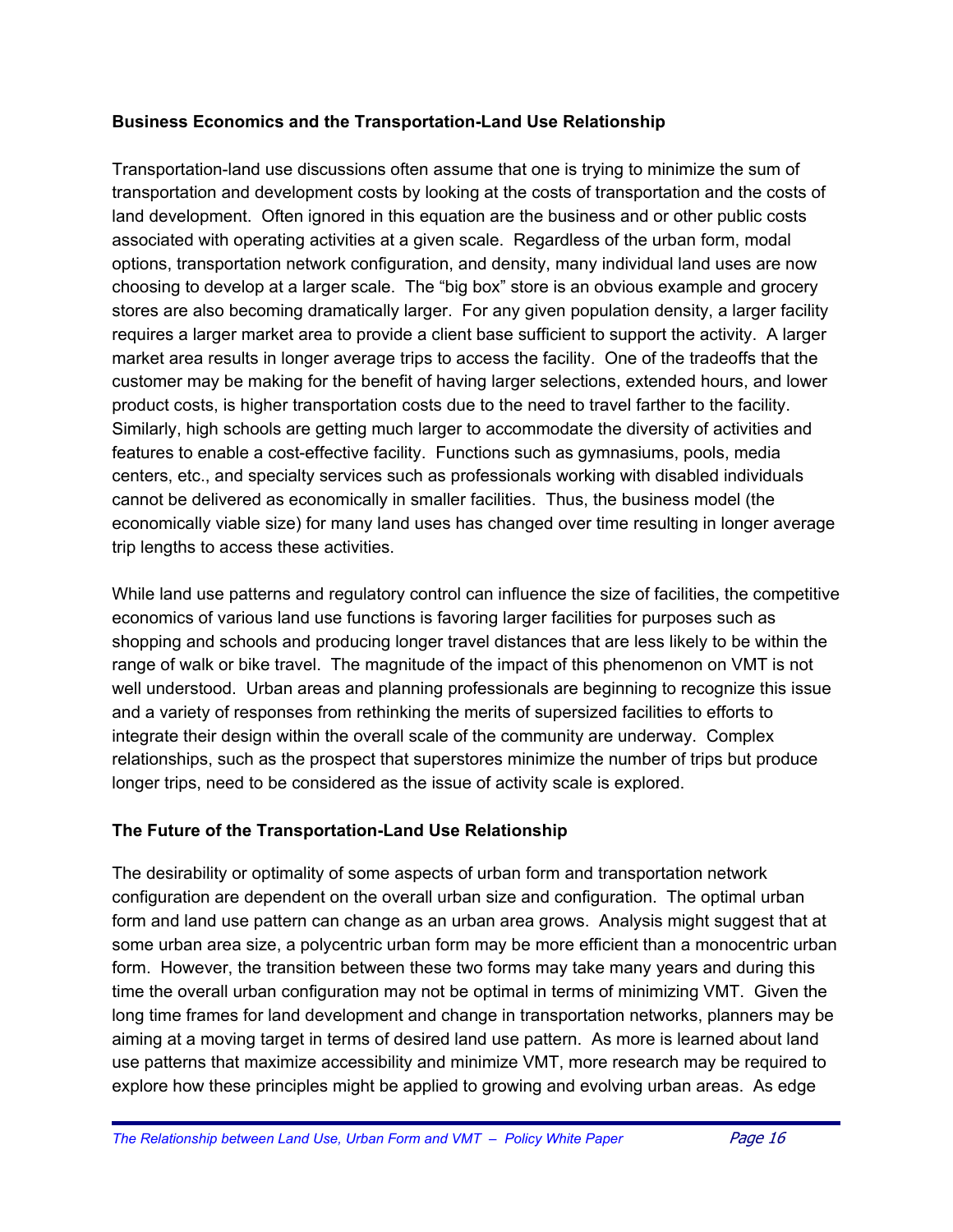cities develop and adjacent metropolitan areas grow together, areas may go through stages where the optimal development pattern and transportation network configuration changes.

The responsiveness of transportation demand to land use characteristics may also change over time if peoples' motivations change. The demand for travel is influenced by factors including the time and money costs of travel. If travelers are not sensitive to time and money costs of travel, they will be less inclined to take advantage of urban design characteristics that enable them to minimize their travel. Certain land use characteristics such as pedestrian accessible mixed use areas may enable travelers to adapt to different conditions (such as fuel shortages) far more readily than other patterns; however, this benefit may not be captured under current conditions. Thus, a benefit of land use patterns that enhance multimodal accessibility may be in the contingency value they offer should travel costs, fuel availability, environmental considerations or other conditions be different. If current costs and values change, VMT may be more responsive to land use characteristics.

## **5 CONCLUSIONS**

#### **The Dilemma of Uncertainty**

*The results described in this chapter are mixed and messy. …. The data are often poorly suited to the purpose, the research designs are faulty or ad hoc and thus difficult to generalize, and the statistical methods applied to the data are typically primitive. This does not mean that the results are incorrect, only that they may lack sufficient robustness to be the basis for policy.*  Boarnet and Crane, *Travel by Design*, p. 58

Even a modest familiarity with the literature on transportation and land use can lead one to suffer the frustrations expressed by the above authors. Two factors contribute to that frustration. First, the nature of the topic is enormously complex and dynamic, and thus difficult to analyze. Such analysis requires extraordinary amounts of data and resources to discern the complex relationships. Second, the risk of error is significant. The time frames, costs, and socio-political consequences of attempting policy interventions to influence transportation or land use are potentially huge. Be it altering transportation investment programs and priorities or attempting to influence land use decisions, the consequences are enormous. Property rights are strongly held and travel freedoms highly valued. Initiatives to meaningfully alter property rights or travel behavior are highly scrutinized. Few topics engender greater public interest and emotion than significant initiatives to influence travel and location decisions. Accordingly, the challenge is attempting to make prudent policy and investment decisions in the context of a highly uncertain, complex and controversial environment.

Likewise, advocates for leveraging the transportation-land use relationship to influence policy and investment make a compelling case. The quality of life, safety, energy independence,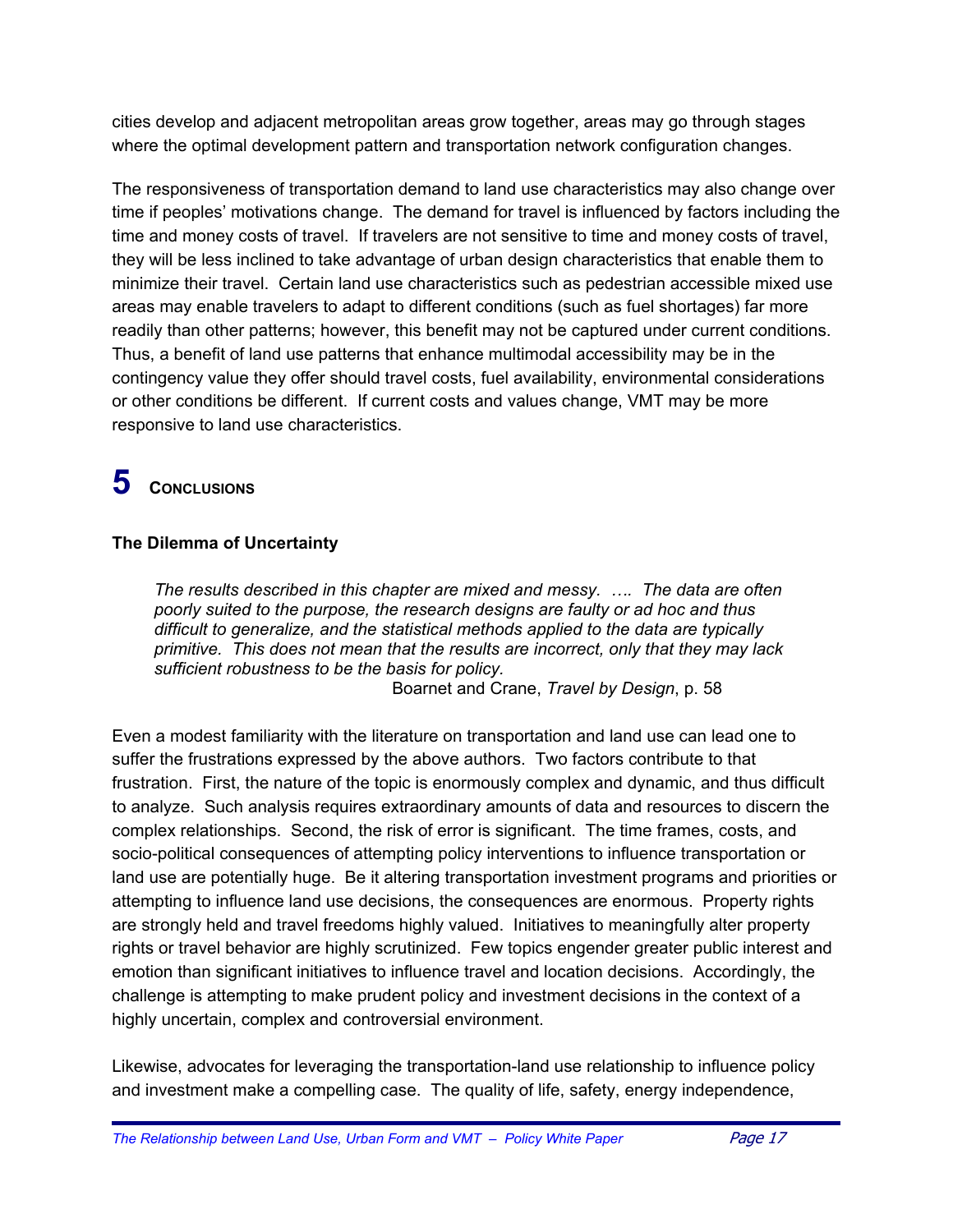mobility for certain segments of the population, air quality, and the performance of our transportation systems are impacted by the transportation-land use relationship. The increases in VMT and changes in land use patterns paint a compelling picture of cause and effect. The long time frame for land use and transportation decisions tempt one to start now and not wait for definitive research as it "may be too late." The prudent decision-maker is left with a vexing challenge of determining whether what is known is sufficiently accurate and robust to support the policy decisions at hand.

Two specific questions merit comment. What decisions are appropriate given what we know, and, what decisions might not be prudent given the state of knowledge? There remains a host of impediments to greater knowledge about the relationship between land use and VMT. The magnitude of costs and time frame for experimentation or observational studies is very long with the risks of intervening context changes confounding the interpretation of the results. Greater knowledge and enhanced methods offer promise, yet the inherent complexity of the relationships and challenges in measurement and attribution of causality are likely to remain until human behaviors can be more definitively understood. The search for objective research perspectives may continue to be a problem, and disparate interpretations and conflicting findings, particularly if they are associated with identifiable biases in perspective, will impact the pace at which a consensus on findings can be developed.

#### **Which Decisions are Appropriate, Given What We Know?**

Given what is known about transportation and land use, a number of actions can be identified that, if taken, appear prudent even in light of the uncertainty regarding the relationship between transportation and land use. Decisions are most difficult if there is a negative tradeoff required to realize a potential benefit. But, in some cases, decisions can be characterized as win-win, that is, there are not necessarily any negative consequences or tradeoffs associated with the decisions. A good example of such a decision might be using transportation-sensitive urban design characteristics. At no or little cost, something as simple as a well-designed site plan may produce positive travel behavior reactions. It may facilitate walk and transit access, increase travel safety, and provide attractive aesthetics, all simply by orienting development elements on a site more sensitively without increasing the development cost.

Other decisions that can be supported with the current level of knowledge are those that enable land use changes that are known to be more supportive of economy in vehicle travel. As portrayed in Figure 3, land use regulation might be thought of as ranging across a continuum that extends from precluding a given type of land use characteristic, to enabling, then encouraging, and finally prescribing that characteristic. In many instances, land use policies that are felt to be supportive of efficient land use characteristics (lower VMT) can simply be enabled or encouraged and not necessarily prescribed. This strategy of shifting toward transportation sensitive land use characteristics need not override market forces but rather enable accommodation, thus limiting the costs and risks from the consequences not being those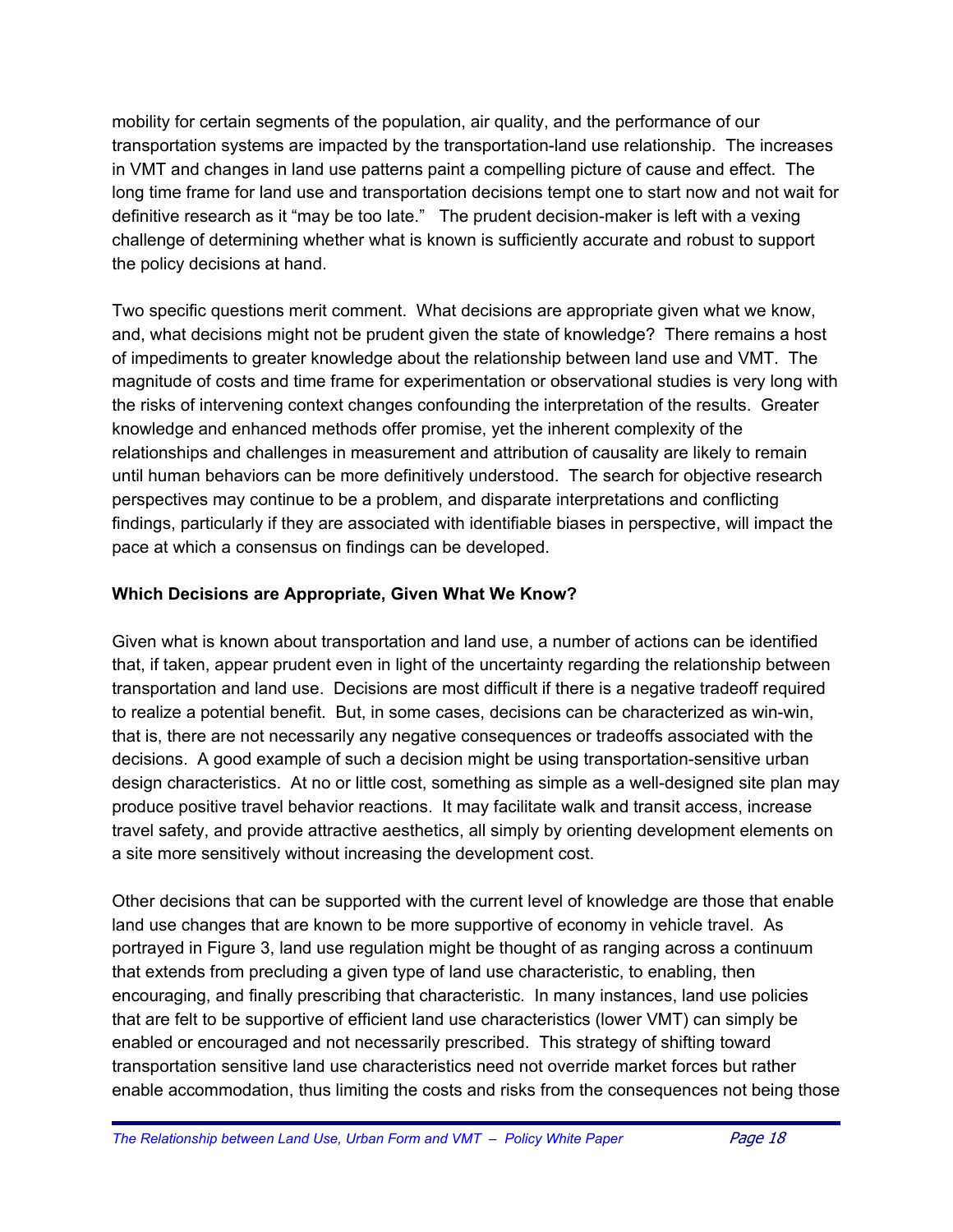that were hoped for. For example, parking space requirements could be reduced in locations where the availability of options results in adequate alternatives.

| -        |        |           |           |
|----------|--------|-----------|-----------|
| Preclude | Enable | Encourage | Prescribe |

**Figure 3 Continuum of Land Use Regulation Proactiveness** 

Finally, it is often noted that reward is often born out of risk. Thus, there may be some policy and investment decisions in transportation or land use that are premised at least partially on the transportation-land use relationship producing a specific set of impacts that are the basis for the decision. In these situations, the decision-makers are left with the task of assessing the risk and determining a resultant decision. While the discussion in the following section might be of assistance in thinking through these decisions, the decision-making party is ultimately entrusted with having to pass judgment subject to the reliability of the current state of knowledge.

#### **Which Decisions Might Not be Prudent, Given the State of Knowledge?**

A cynic might wonder why it is important to provide an enhanced level of understanding of the transportation-land use relationship when it appears many decisions are governed by emotional and political considerations. Why, for example, might one be willing to more aggressively regulate land use when there is a reluctance to increase fuel fees or assess development impact fees in spite of overwhelming evidence that transportation is under funded? While research data and theory may never be the sole decision criteria, providing objective information to support policy deliberations remains a critical responsibility of planners and researchers.

The level of interest in policy actions that leverage the transportation-land use relationship remains particularly high. Land use is something of a "last frontier" in initiatives to address transportation problems. Part of the appeal of leveraging the transportation-land use relationship is that it offers promise. At a time when both human and political nature is to pursue visions that offer hope and appear to provide a rational solution with a tolerable set of consequences, the prospect of leveraging the transportation-land use relationship to craft new policy and investment programs has appeal. For a problem that has been relatively intractable like responding to growing travel demand, transportation-land use coordination seems to offer the prospect of meaningful progress – or at least creates that impression.

Not without some trial and error, a growing sense of the magnitude and robustness of the relationship between transportation and land use is evolving and may increasingly influence policy and investment decisions. It is probable that a more refined sense of how each of the elements of land use, including urban form and design, influence travel behavior will develop over time. Ideally, the combined impact of various elements of land use can be understood in the context of how each relevant aspect of travel behavior would be expected to be impacted, what mitigating or qualifying contextual conditions would apply, and how stable the relationships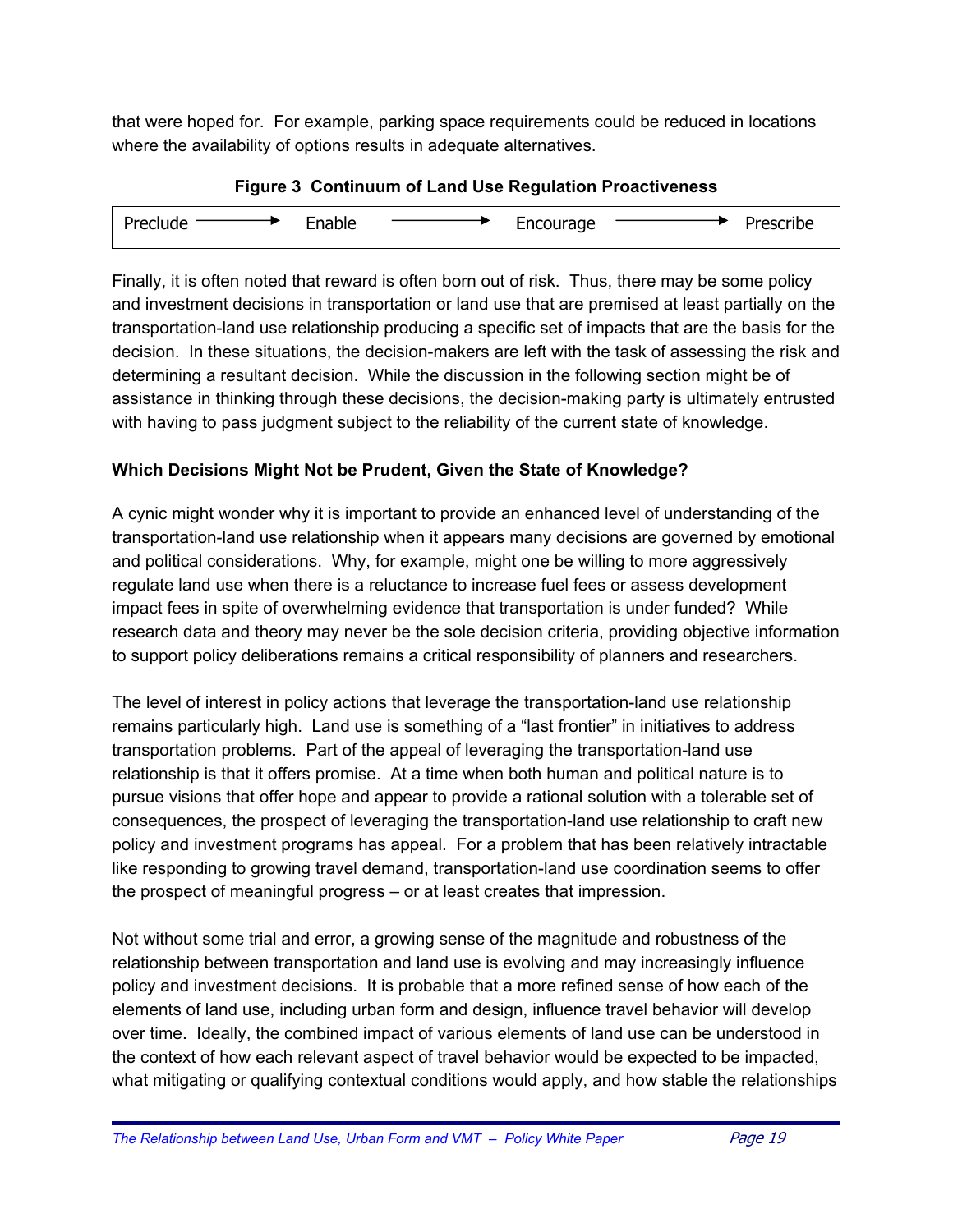are. Most important will be having the ability to trace transportation-land use interrelationships with sufficient quantitative precision so that policy makers are in a position to weigh the impacts of various actions against the financial, political, and other quality of life changes.

In practical and tactical terms, this may mean that certain decision types may be preferred, and, as the level of certainty in our knowledge of the transportation-land use relationship grows, we can feel greater comfort making higher risk decisions. Figure 4 characterizes some parameters of various investment or policy decisions. If a given decision has more traits that fall further to the right in the diagram, then one would want a higher degree of confidence that the assumed relationship between transportation and land use was as presumed in the decision analysis or a very high potential benefit to justify the risks.

| <b>Lower Risk</b>                            | <b>Higher Risk</b>           |
|----------------------------------------------|------------------------------|
| Low Cost                                     | High Cost                    |
| Reversible                                   | <b>Irreversible</b>          |
| Near Term Impact                             | Long Term Impact             |
| Supported by Contextually Similar Experience | Original/Untried Application |

#### **Figure 4 Decision Risk Continuum**

If there is an overwhelming message in the body of literature that addresses the relationship between transportation and land use, it is that the relationship is important, complex and currently only moderately well understood. More recent studies with richer databases and more methodological rigor as well as the growing body of cumulative evidence provide greater comfort in reaching conclusions such as those noted in the beginning of Sections 3. Nonetheless, it is important to recognize that many human behaviors, such as purchasing decisions, leadership selection (voting), and investment decision-making, have been extensively researched with massive investments of time and methodological rigor but have produced only modestly successful ways of forecasting human behavior. Few have been successfully able to predict what toys will sell for Christmas, who will win next year's election, or which stock will increase in value next year. Yet, planners set high expectations for being able to understand the human travel behavior and location decision-making embodied in the transportation-land use relationship with a precision that will support making multi-decade, high-cost, highconsequence decisions. While the motivations and behaviors that underlie travel and location decision-making may be more predictable than those that underlie the other referenced choice processes, the planning and transportation communities will be well served to continue to recognize that the state of knowledge is still evolving. Perhaps even more relevant, the fundamental personal values and the socio-political relationships that underlie personal activity patterns, travel demand and mode choice decisions, and location decisions may be changing. Witness the growing interest in relating obesity and physical health to physical environments and travel behavior (49). Thus, both refining our knowledge and monitoring change in the transportation-land use relationship is required; while we strive to make today's decisions based on the best available information.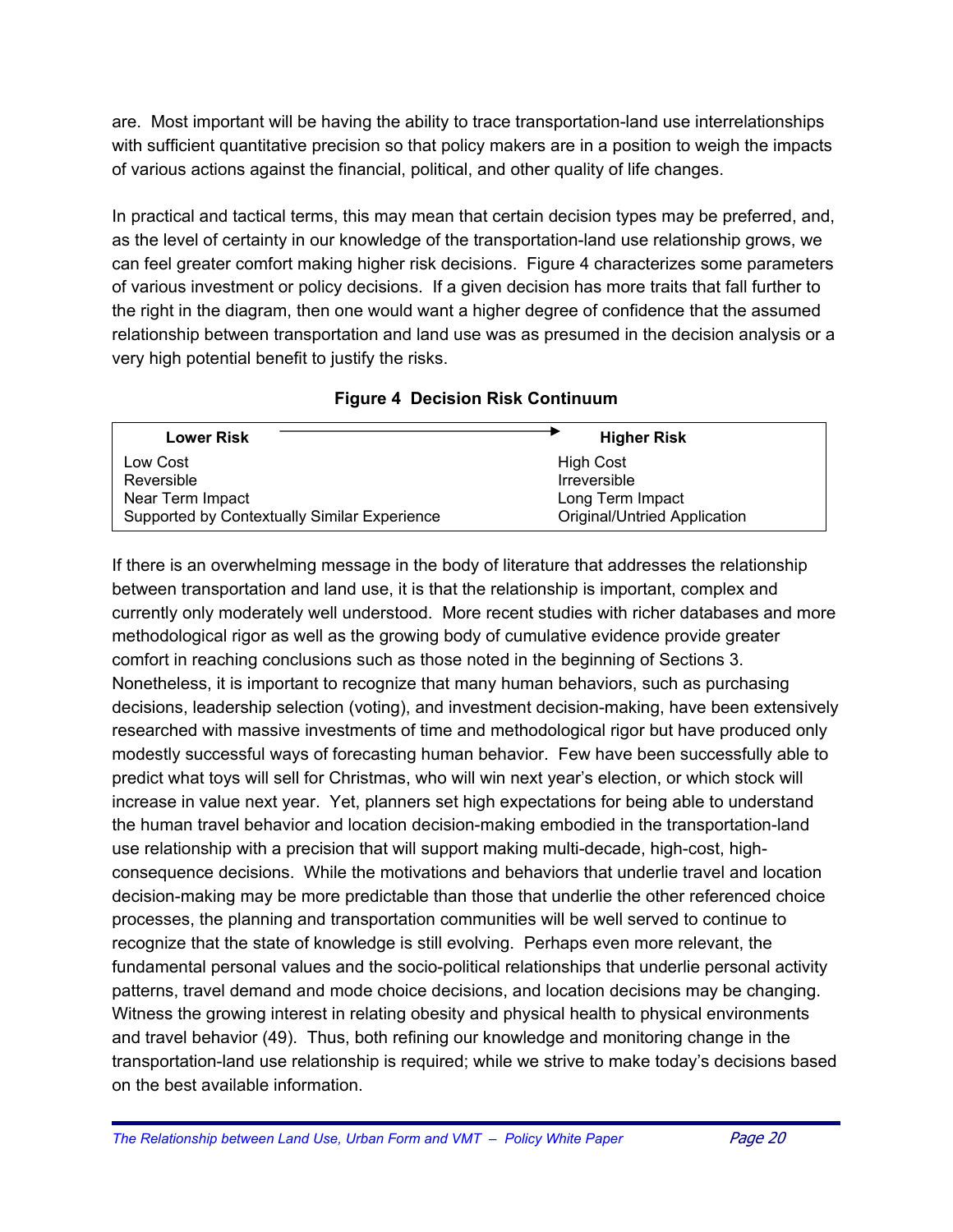#### **References**

- 1) U.S. Department of Transportation, Federal Highway Administration and Federal Transit Administration, *2002 Status of the Nation's Highways, Bridges, and Transit: Conditions & Performance Report to Congress*, [http://www.fhwa.dot.gov/policy/2002cpr/cp02\\_pdf.htm,](http://www.fhwa.dot.gov/policy/2002cpr/cp02_pdf.htm) Executive Summary, page ii.
- 2) Schrank D., and Lomax T., *The 2003 Annual Urban Mobility Report*, College Station, Texas Transportation Institute & The Texas A&M University System, September 2003.
- 3) American Society of Civil Engineers, "2003 Progress Report, Report Card for America's Infrastructure," March 2003. <http://www.asce.org/reportcard/index.cfm?reaction=full&page=6>
- 4) Kenworthy and Newman, "Gasoline Consumption and Cities," *Journal of the American Planning Association*, 1989.
- 5) Real Estate Research Corporation, *Cost of Sprawl*. 1974.
- 6) Boarnet and Crane, *Travel by Design, The Influence of Urban Form on Travel, Oxford University Press,* 2001.
- 7) Land Use and Site Design, Traveler Response to Transportation System Changes, Chapter 15, TCRP Report 95, Transportation Research Board, Washington, D.C., 2003
- 8) Skinner, Robert, Jr. "The Transportation-Land Use Interaction, Introduction", *TR News* 187, November-December 1996, p. 6.
- 9) Hu, Patricia, and Tim Reuscher, "Summary of Travel Trends 2001 National Household Travel Survey," U.S., Department of Transportation, Federal Highway Administration, July 2003, p. 1.
- 10) U.S. Department of Transportation, Federal Highway Administration. Highway Statistics 2001. Table VM-2 (Functional System Travel: Annual Vehicle-Miles) and Table HM-44 (National Highway System Travel: Annual Vehicle-Miles by Functional System) <http://www.fhwa.dot.gov/policy/ohpi/hss/hsspubs.htm>
- 11) Pisarski, Alan, *Commuting in America II,* Eno Transportation Foundation, 1996, p.19.
- 12) Pisarski, Alan, *Commuting in America II,* Eno Transportation Foundation, 1996, p. 25.
- 13) Polzin, Steve, Xuehao Chu and Lavenia Toole-Holt, "The Case for Moderate Growth in Vehicle Miles of Travel: A Critical Juncture in U.S. Travel Behavior Trends," White Paper, Center for Urban Transportation Research, September 2003.
- 14) Davis, J., "The Commuting of Exurban Residents." *Urban Geography* 14, Vol.1, p. 7-29. 1993.
- 15) Dunphy, R. and K. Fisher, K., "Transportation, Congestion, and Density: New Insights." Paper presented at the 73<sup>rd</sup> annual meeting of the TRB, Washington DC. January, 1994.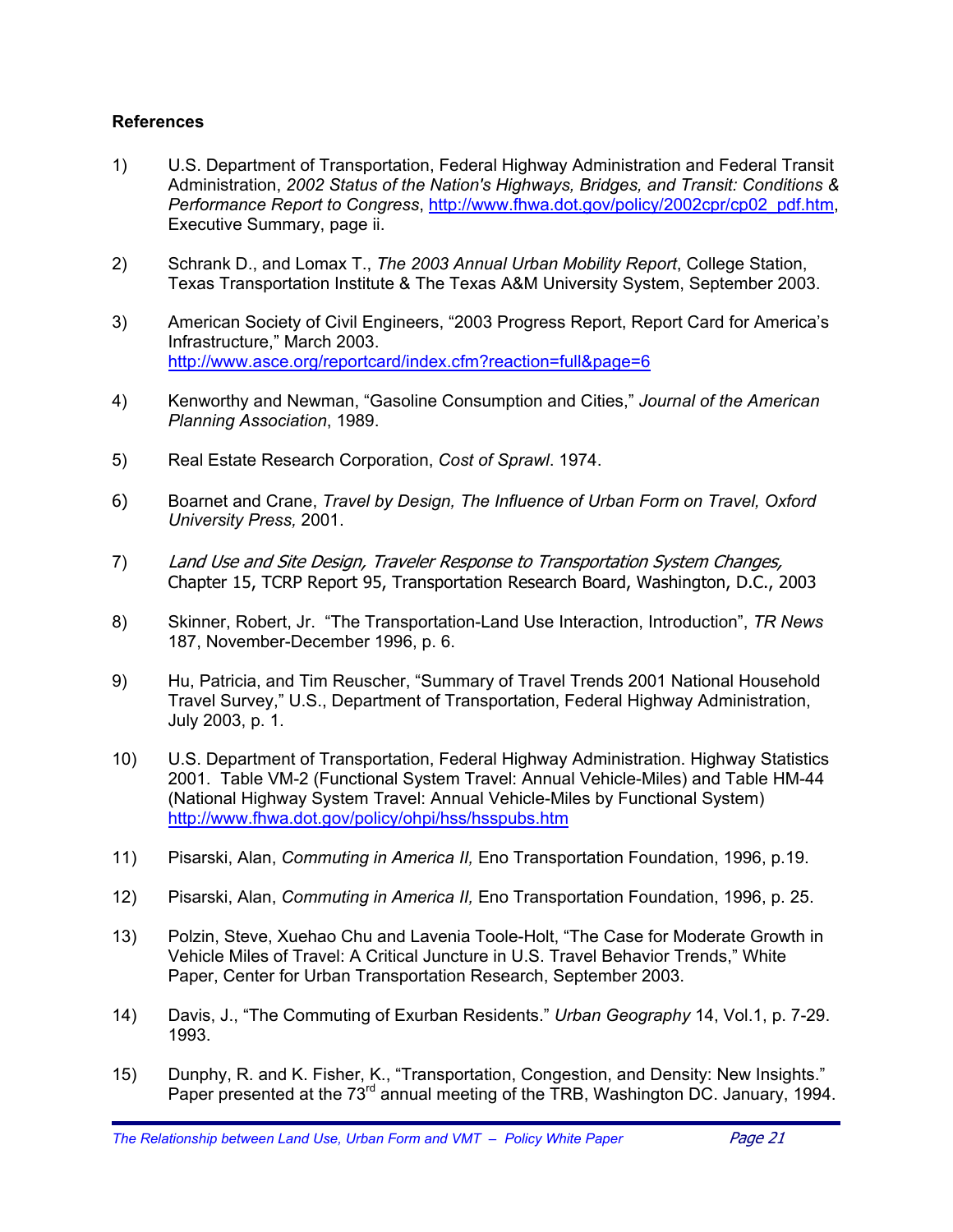- 16) Calthorpe Associates, "Take Charge Twin Cities: The Smart Growth Twin Cities Development Scenarios Indicator Modeling Summary" May 2002.
- 17) Institute of Transportation Engineers, *Trip Generation Handbook*, Sixth Edition, March 2001.
- 18) Ewing, R. and R. Cervero, "Travel and the Built Environment, A Synthesis." *Transportation Research Record 1780*; p. 87-114. 2001.
- 19) "Parking Management and Supply", Chapter 18, *TCRP Report 95*, Transportation Research Board, Washington, D.C. 2003.
- 20) Lynx, *2003-2007 Transit Development Plan Appendix F.* Available online at <http://www.golynx.com/articles/tdp/AppendixF.pdf>.
- 21) "Statewide Urban Design and Specifications," *Iowa Statewide Urban Design Standards Manual,* 1998*.* Available online at [http://www.iowasudas.org/design.cfm#fm](http://www.iowasudas.org/design.cfm)*.*
- 22) The City of Las Vegas, Planning and Development, "Urban Design Guidelines and Standards," March 1997. Available online at [http://www.ci.las](http://www.ci.las-vegas.nv.us/Files/DesignStds.pdf)[vegas.nv.us/Files/DesignStds.pdf](http://www.ci.las-vegas.nv.us/Files/DesignStds.pdf)
- 23) Robert Cowan, *Urban Design Guidance: Urban Design Frameworks, Development Briefs and Master Plans*. American Society of Civil Engineers; Thomas Telford, Ltd., 2002.
- 24) A Nelessen Associates, Inc., "Hillsborough County MPO Visual Preference Survey, Final Report," Princeton, New Jersey, July 30, 2001.
- 25) Toole-Holt, Lavenia, "Do Spatial Structures and Attributes Impact Average Commuting Time?" Term Paper, University of South Florida, December 2003.
- 26) Cevero, Robert. "Mixed Land Uses and Commuting: Evidence from the American Housing Survey." *Transportation Research A* 30(5), p. 361-377, 1996.
- 27) Ewing, Reid; Haliyur, Padma and William Page, "Getting Around the Traditional City, a Suburban Planned Unit Development, and Everything Between." *Transportation Research Record 1466,* p. 53-62, 1994.
- 28) Frank, Lawrence and Gary Pivo, "Impacts of Mixed Use and Density on Utilization of Three Modes of Travel: Single-Occupant Vehicle, Transit and Walking." *Transportation Research Record 1466,* p. 44-52. 1994.
- 29) Handy, Susan, "Methodologies for Exploring the Link between Urban Form and Travel Behavior." *Transportation Research D* 1(2). p. 151-165, 1996.
- 30) Crane, Randall. "Travel by Design?" Produced by *Access Journal.* June 2002.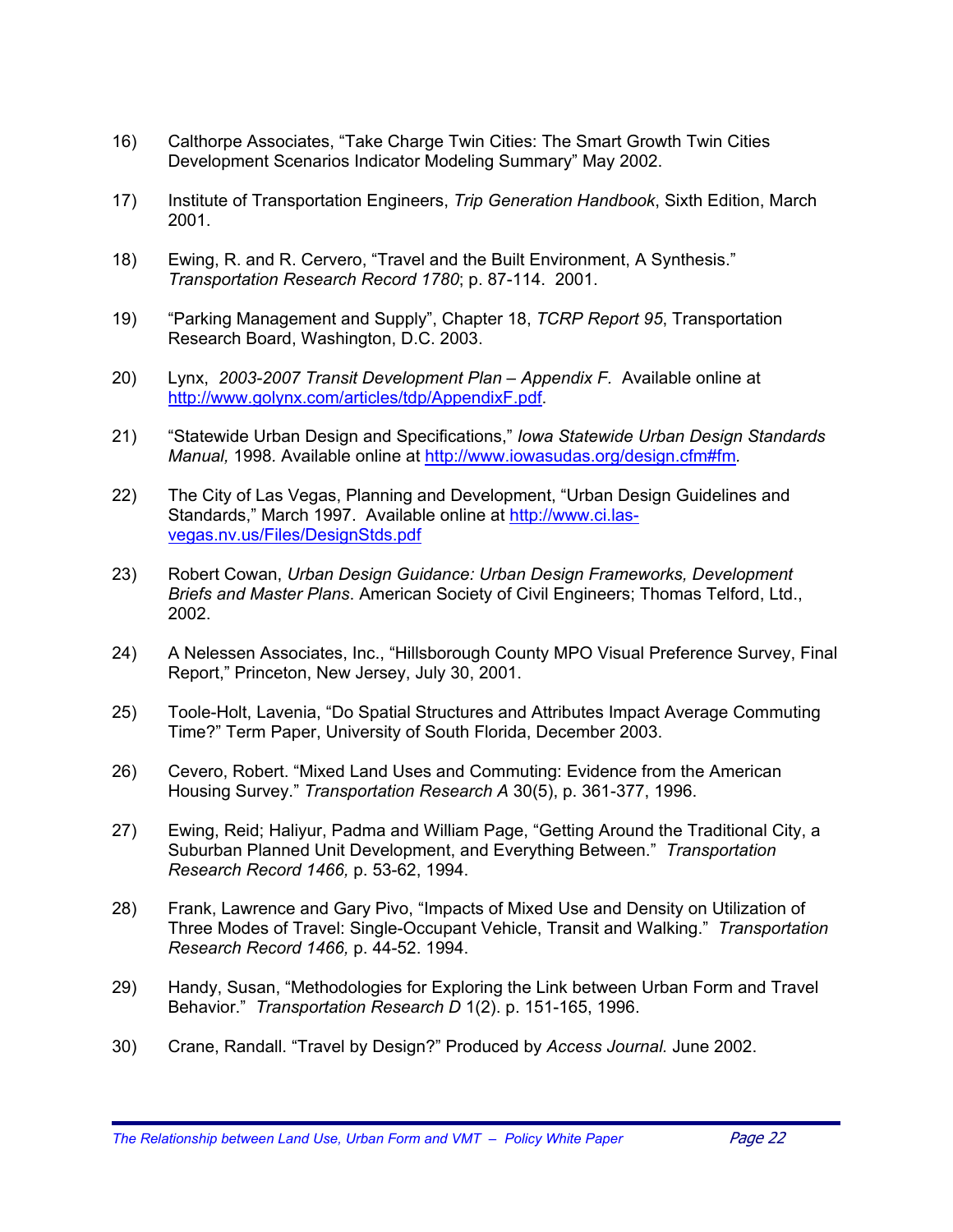- 31) Ewing, R. and R. Cervero, "Travel and the Built Environment, A Synthesis." *Transportation Research Record 1780*; p. 87-114, 2001.
- 32) McCormack, E; Rutherford, GS and MG Wilkinson. "Travel Impacts of Mixed Land Use Neighborhoods in Seattle, Washington" Transportation *Research Record 1780*. p. 25- 32, 2001.
- 33) Ewing, R., E. Dumbaugh, and M. Brown. "Internalizing Travel by Mixing Land Uses: Study of Master-Planned Communities in South Florida." *Transportation Research Record 1780*: paper number 01-3524, 2001.
- 34) *The New Transit Town: Best Practices in Transit-Oriented Development***,** Island Press, December 2003.
- 35) The Center for Transit Oriented Development*,*  <http://www.reconnectingamerica.org/html/TOD/index.htm>
- 36) The Center for Transportation Excellence*,* <http://www.cfte.org/>
- 37) *Multimodal Transportation Districts and Areawide Quality of Service Handbook*, Systems Planning Office, Florida Department of Transportation, November 2003. <http://www.dot.state.fl.us/planning/systems/sm/los/pdfs/MMAreawideQOS1211.pdf>
- 38) *Creating Great Neighborhoods: Density in Your Community,* Local Government Commission in cooperation with U.S. EPA., September 2003. <http://www.epa.gov/livability/pdf/density.pdf>
- 39) Kenworthy and Newman, "Gasoline Consumption and Cities," *Journal of the American Planning Association*, 1974.
- 40) Gordon and Richardson, A Comparison of International Cities, *Journal of the American Planning Association,* 1977.
- 41) Miller, E. and A. Ibrahim. "Urban Form and Vehicular Travel: Some Empirical Findings." *TRR* Paper no. 98-1067, 1998.
- 42) Holtzclaw, J. "Using Residential Patterns and Transit to Decrease Auto Dependence and Costs." San Francisco, CA: Natural Resources Defense Council, 1994.
- 43) Pederson-Stahl, Susan, "Smart Growth and the Jobs-Housing Balance" Term paper, University of south Florida, December 2003.
- 44) Cervero, Robert, "Jobs-Housing Balance and Regional Mobility, *Journal of the American Planning Association,* No. 55:136-150, 1997.
- 45) Wachs, et. al., "The Changing Commute: A Case Study of the Jobs-Housing Relationship Over Time," *Urban Studies*, Vol. 30, pp.1711-1729, 1993.
- 46) Giuliano et. al., "Is the Journey to Work Explained by Urban Spatial Structure," *Urban Studies*, Vol. 30, pp.1485-1500, 1993.